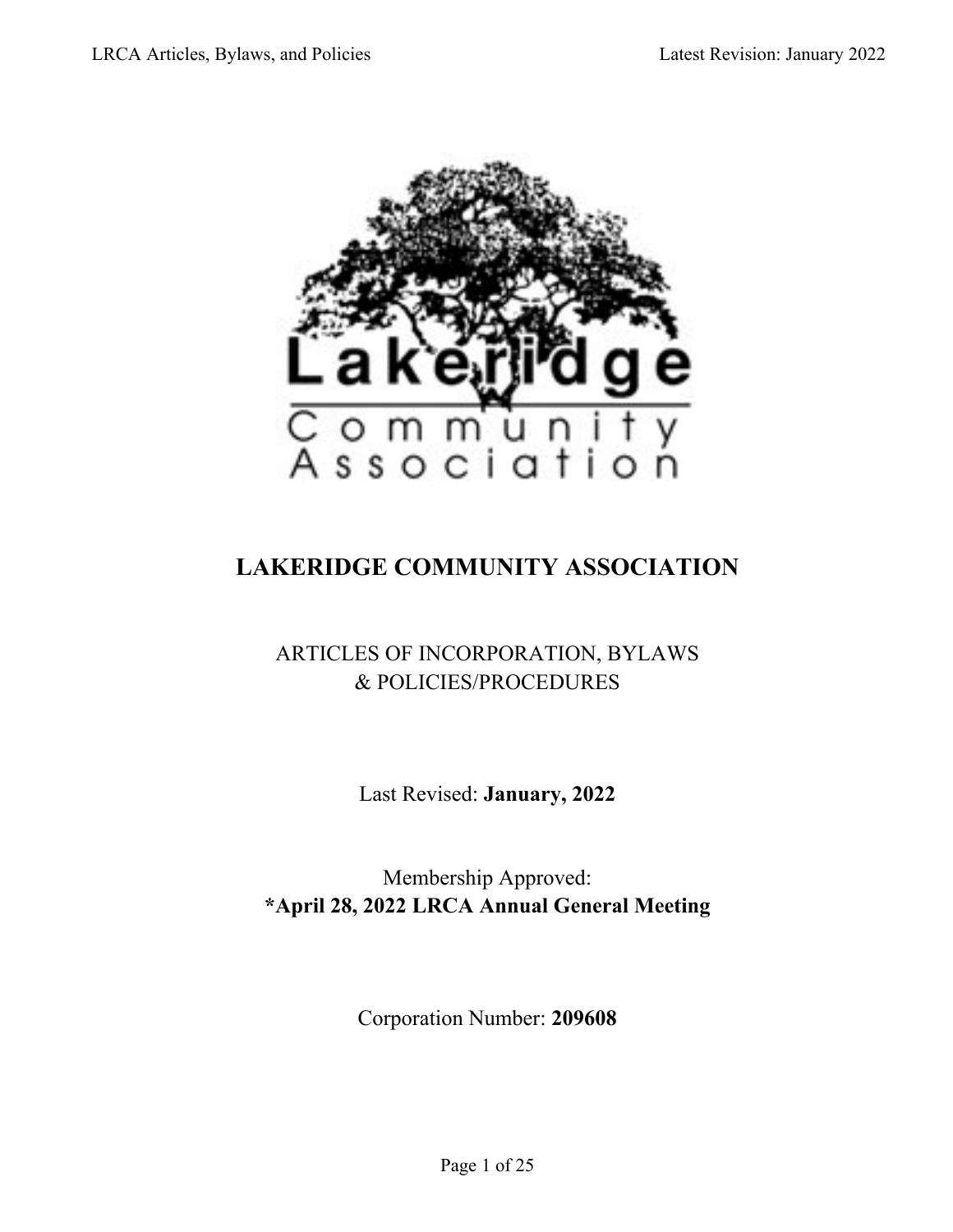| <b>Revision</b><br><b>Number</b> | <b>Description</b>                                         | <b>Date</b>       |
|----------------------------------|------------------------------------------------------------|-------------------|
| $\mathbf{1}$                     | Original                                                   | December 11, 1989 |
| $\overline{2}$                   | Updated                                                    | unknown           |
| $\mathfrak{Z}$                   |                                                            |                   |
| $\overline{4}$                   | Reviewed                                                   | March 24, 2010    |
| 5                                | Review and revise Bylaws, Articles and Policies/Procedures | December 16, 2021 |
| 6                                | Distribution of updated Bylaw Document                     | January 18, 2022  |
| $\tau$                           | Adoption of LRCA Articles, Bylaws, and Policies            | April 28, 2022    |
| $8\,$                            |                                                            |                   |
| 9                                |                                                            |                   |
| 10                               |                                                            |                   |
|                                  |                                                            |                   |
|                                  |                                                            |                   |
|                                  |                                                            |                   |
|                                  |                                                            |                   |
|                                  |                                                            |                   |
|                                  |                                                            |                   |
|                                  |                                                            |                   |
|                                  |                                                            |                   |

# **R E VISION HISTORY**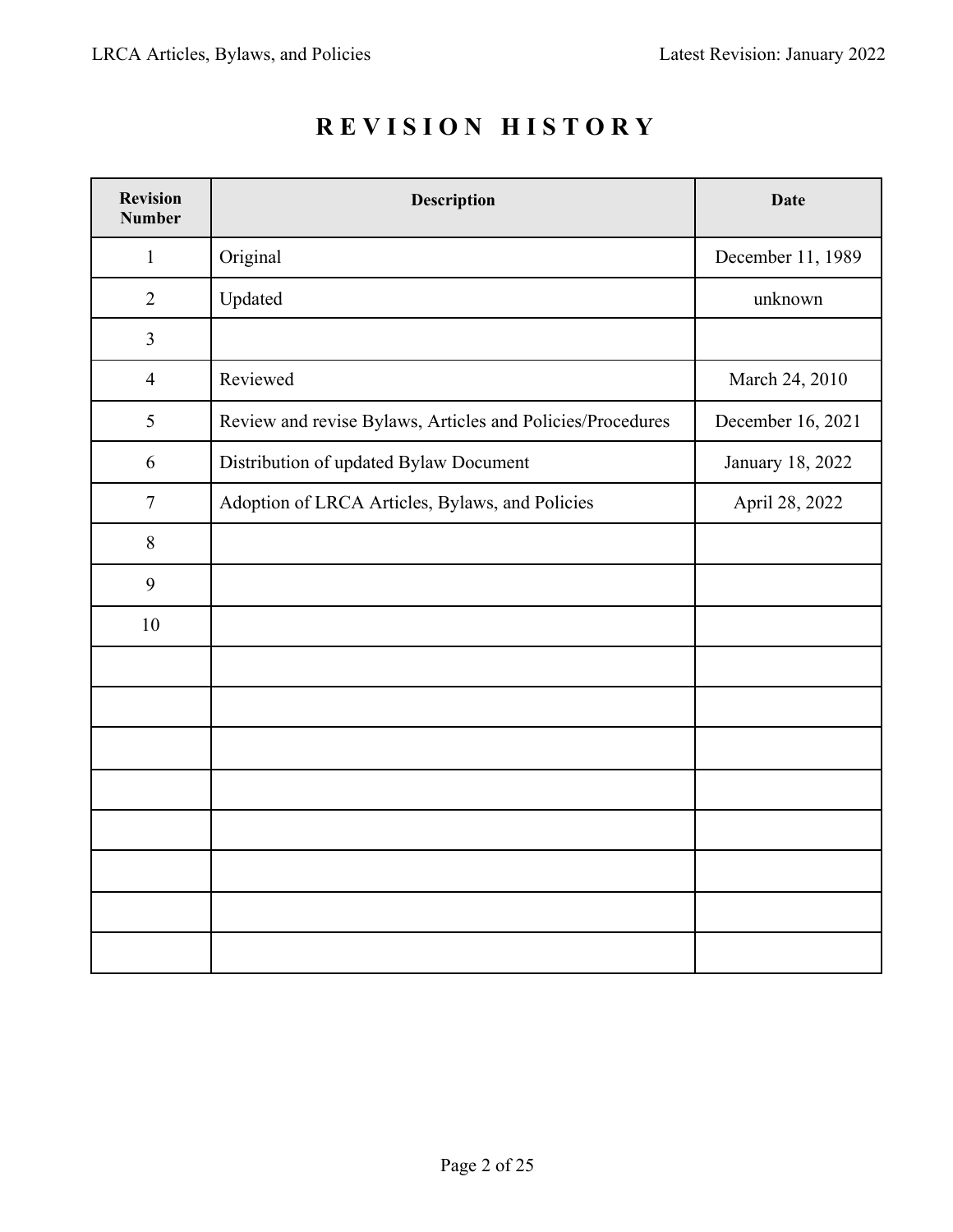# **C O N TENTS**

# **Articles of Incorporation**

- Article 1 Name of Corporation
- Article 2 Municipality of Registered Office
- Article 3 Class of Membership
- Article 4 Right to Transfer Membership Interests
- Article 5 Number of Directors
- Article 6 Type of Corporation
- Article 7 Restrictions
- Article 8 Dissolution of Corporation

# **Bylaw s of the Association**

- Bylaw 1 Boundaries
- Bylaw 2 Objectives
- Bylaw 3 Membership
- Bylaw 4 Board of Directors
- Bylaw 5 Powers of the Board of Directors
- Bylaw 6 Election of the Board of Directors
- Bylaw 7 Meetings
- Bylaw 8 Voting
- Bylaw 9 Financial Affairs
- Bylaw  $10$  Cooperation with other Associations/Agencies
- $Bylaw 11 Amendments$
- Bylaw  $12$  Disputes and Liabilities
- $By law 13 Dissolution$

# **Policies & Procedures**

- 1 Cost as a Barrier
- 2 PIPEDA Privacy Legislation
- 3 Newsletter Advertising
- 4 Board of Directors Job Descriptions
- 5 Pledging of Credit Policy
- 6 Membership Policies
- 7 Program Refund Policy
- 8 Cheque Request Policy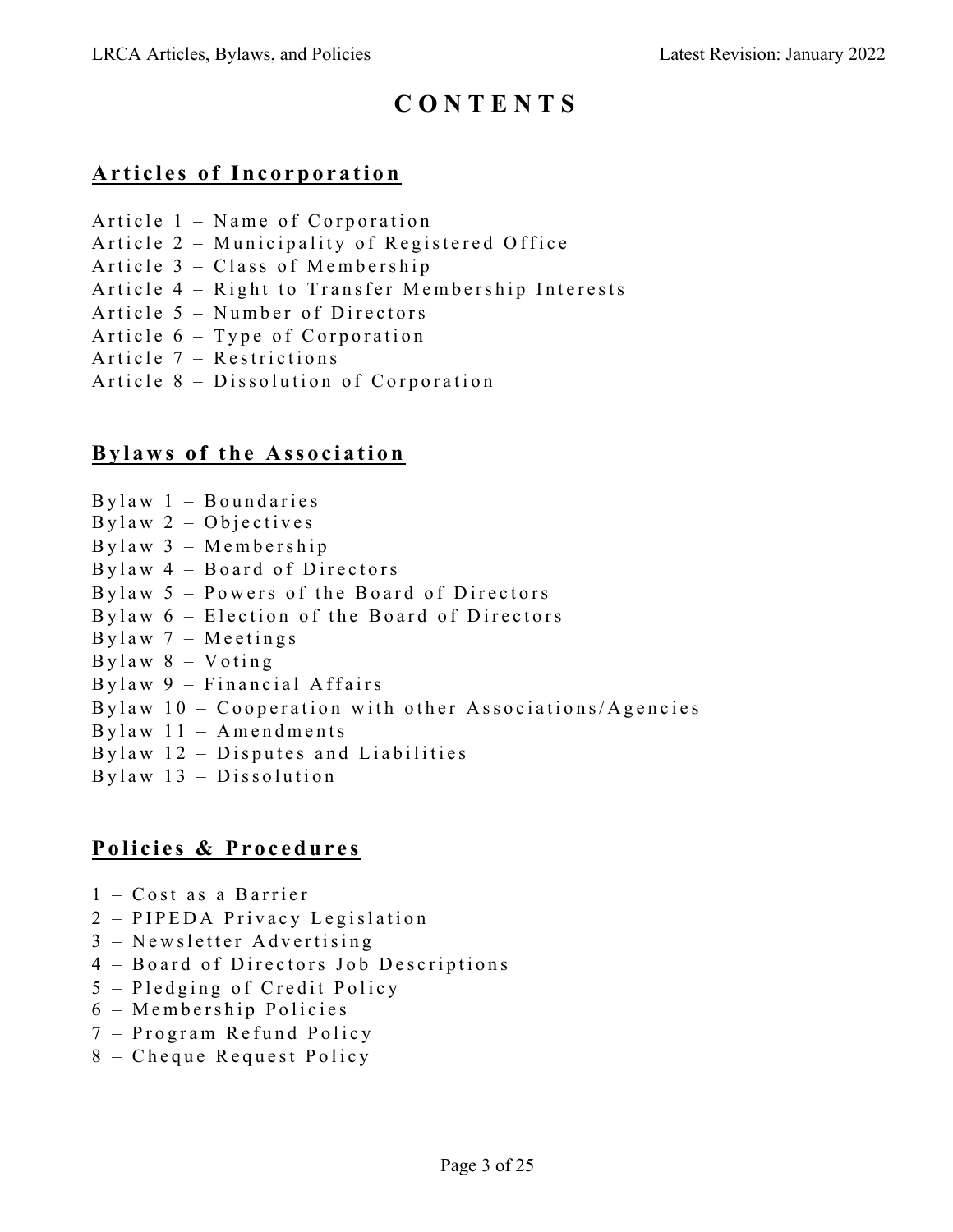# **ARTICLES OF INCORPORATION**

# **Article One – Name of the Corporation:**

1.1 The name of this association shall be the **Lakeridge Community Association** (LRCA)

# **Article Two – Municipality of Registered Office:**

2.1 Saskatoon, SK

# **Article Three – Class of Membership:**

- 3.1 **Resident Membership** shall be open to any individual, family, or household whose principal residence, resides within the boundaries of the Association, or whose children attend St. Luke and/or Lakeridge School, upon payment of (any) required fees and have the right to a vote.
- 3.2 **Non-Resident Membership** shall be open to any individual or family whose principal residence, resides outside the boundaries of the Association and upon approval of the Board of Directors and payment of (any) required fees and have the right to a vote.

# **Article Four – Right to Transfer Membership Interests:**

4.1 None

# **Article Five – Number of Directors:**

5.1 Minimum of Five (5), Maximum of Twenty (20)

# **Article Six – Type of Corporation:**

6.1 The corporation is a Saskatchewan *Charitable* Corporation.

# **Article Seven – Restrictions:**

7.1 None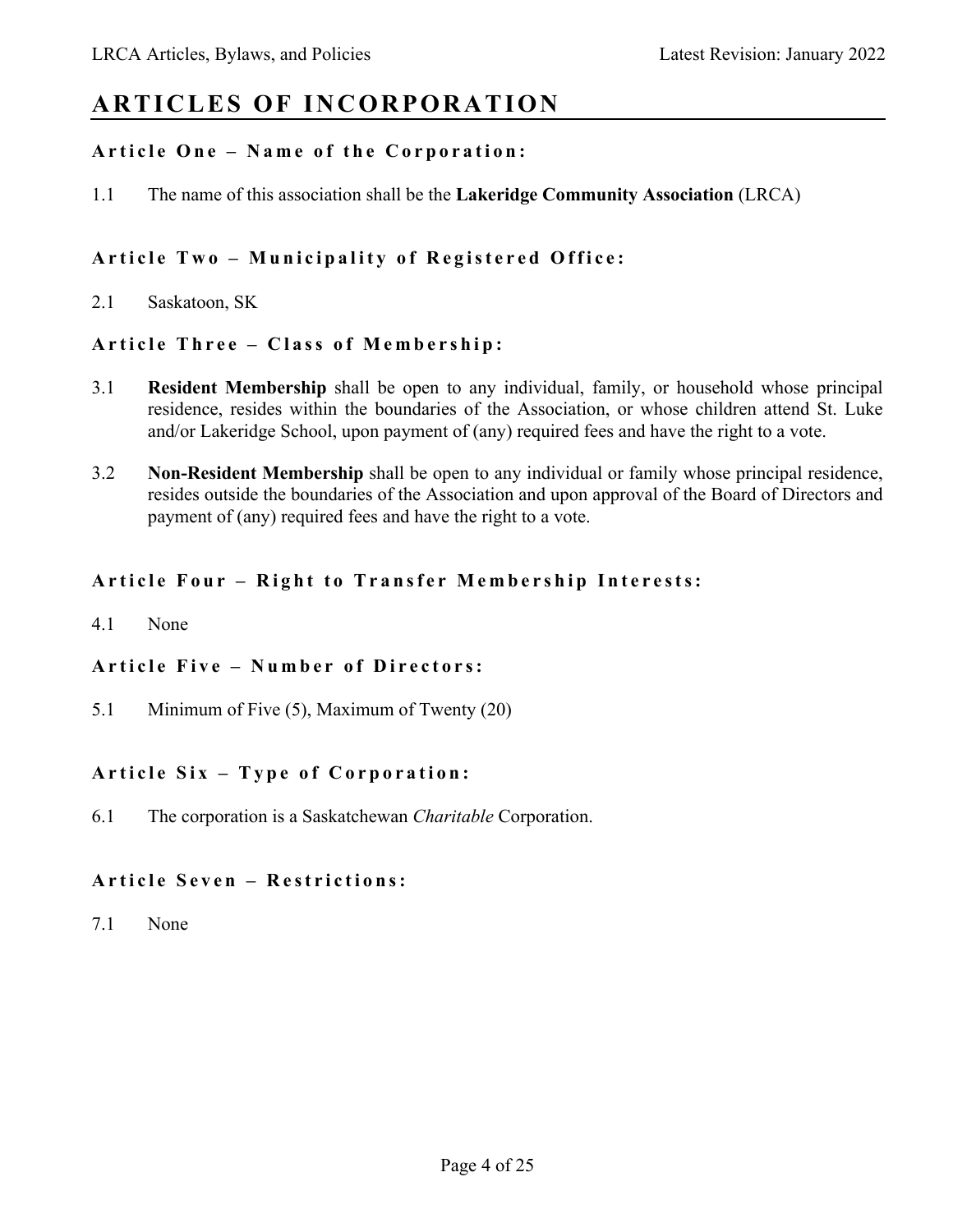# **Article Eight – Dissolution of the Corporation:**

- 8.1 Upon dissolution of the liquidation of the corporation, all the remaining assets of the corporation after payment of all debts and liabilities shall be donated to:
	- a.) A charitable corporation
	- b.) A registered charity within the meaning of the income tax act (Canada)
	- c.) A municipality
	- d.) The government of Canada or a government of any province or an agency of any of those governments
	- e.) Any combination of the bodies described in clauses a to d
- 8.2 Any motion towards dissolution must meet the requirements in accordance to the Non-profits Corporations Act.
- 8.3 Any motion, which would authorize dissolution of the Association, must be approved by  $\frac{3}{4}$ majority of eligible voters present before it can be implemented.
- 8.4 In the event that dissolution is approved, a panel of at least three (3) trustees must be appointed to oversee the wind up of all outstanding financial affairs of the Community Association in accordance with the following guidelines:
	- (a) The trustees shall take all steps legally necessary to ensure repayment of any outstanding debts for which the Association may be accountable.
	- (b) Assets such as sports equipment acquired with major financial assistance from another organization shall revert back to that organization if it is still in existence.
- 8.5 Any motion for dissolution requires at least ninety (90) days notice and publication in at least three (3) written newsletters or through a combination of written newsletters and website (if available).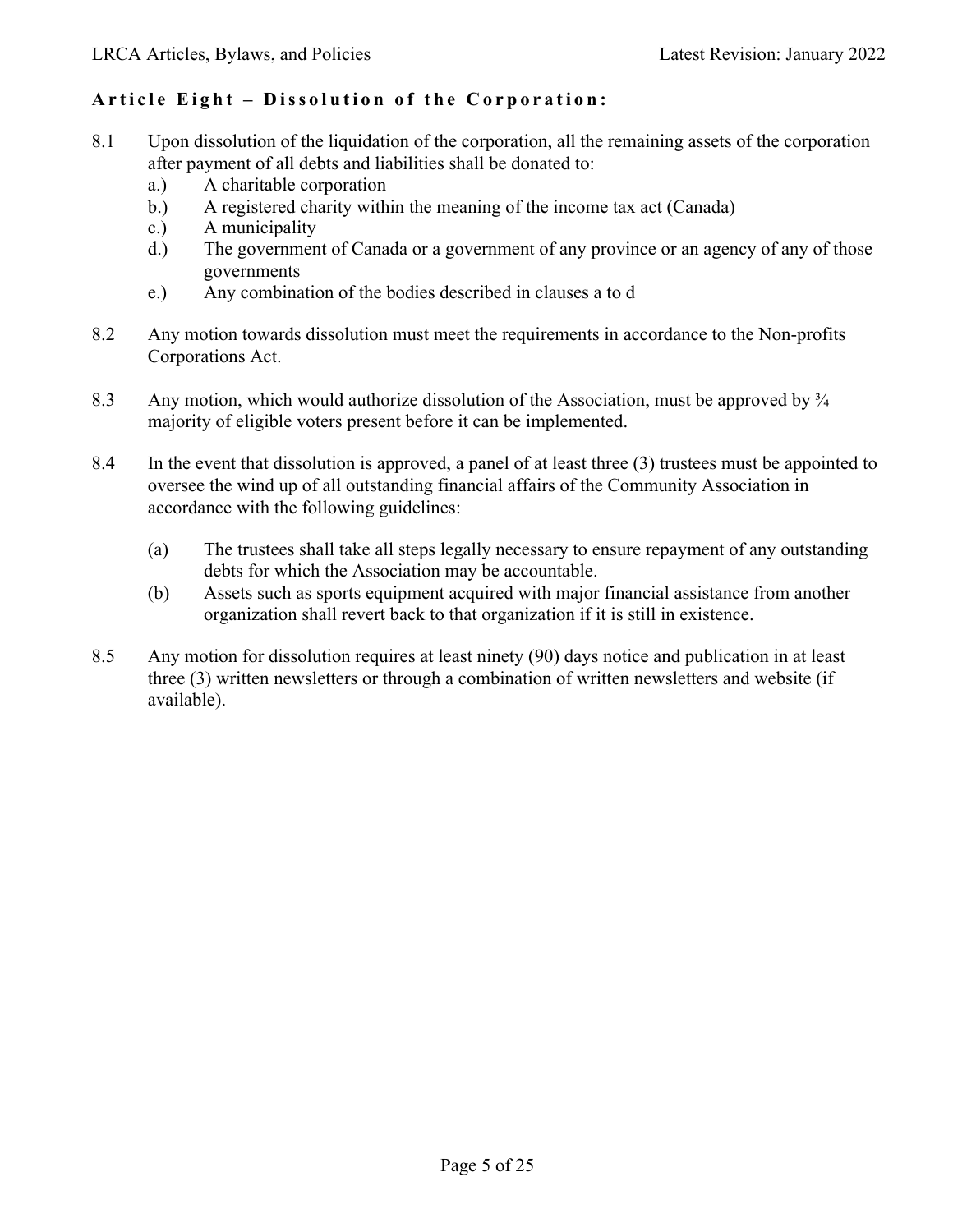# **BYLAWS OF THE ASSOCIATION**

# **Preamble :**

**a.** *Interpretation* - In the event of any dispute as to the meaning of any article heretofore or hereafter passed, the interpretation of the Board shall be final and conclusive.

a.1 "Act" means The Non-Profit Corporations Act of Saskatchewan, or its successor, as from time to time amended;

a.2 "Articles" means the Articles of Incorporation filed pursuant to the Act, as from time to time amended or restated;

a.3 "Annual General Meeting" means the annual meeting described in By-law 6 below.

a.4"Board" means the Board of Directors of the Corporation;

a.5 "Corporation" means Lakeridge Community Association Inc;

a.6 "Director" means an elected member of the Board of Directors.

a.7 "Members" means the members of the Corporation who are Members in good standing;

a.8 "Neighbourhood" means the community of Lakeridge in the City of Saskatoon.

a.9 "Ordinary Resolution" means a resolution passed by a majority of votes cast;

a.10 "Special Resolution" means a resolution passed by two thirds of votes cast.

- **b.** In the event of any question as to the meaning or interpretation of this or any other Bylaw of the Corporation, the interpretation of the Board of Directors shall be final and conclusive.
- **c.** *Any work or expression used but not defined* has, unless the context otherwise requires, the same meaning as provided in the Not-For-Profit Corporations Act.
- **d.** Herein after the Lakeridge Community Association shall be called "the Association" or "LRCA".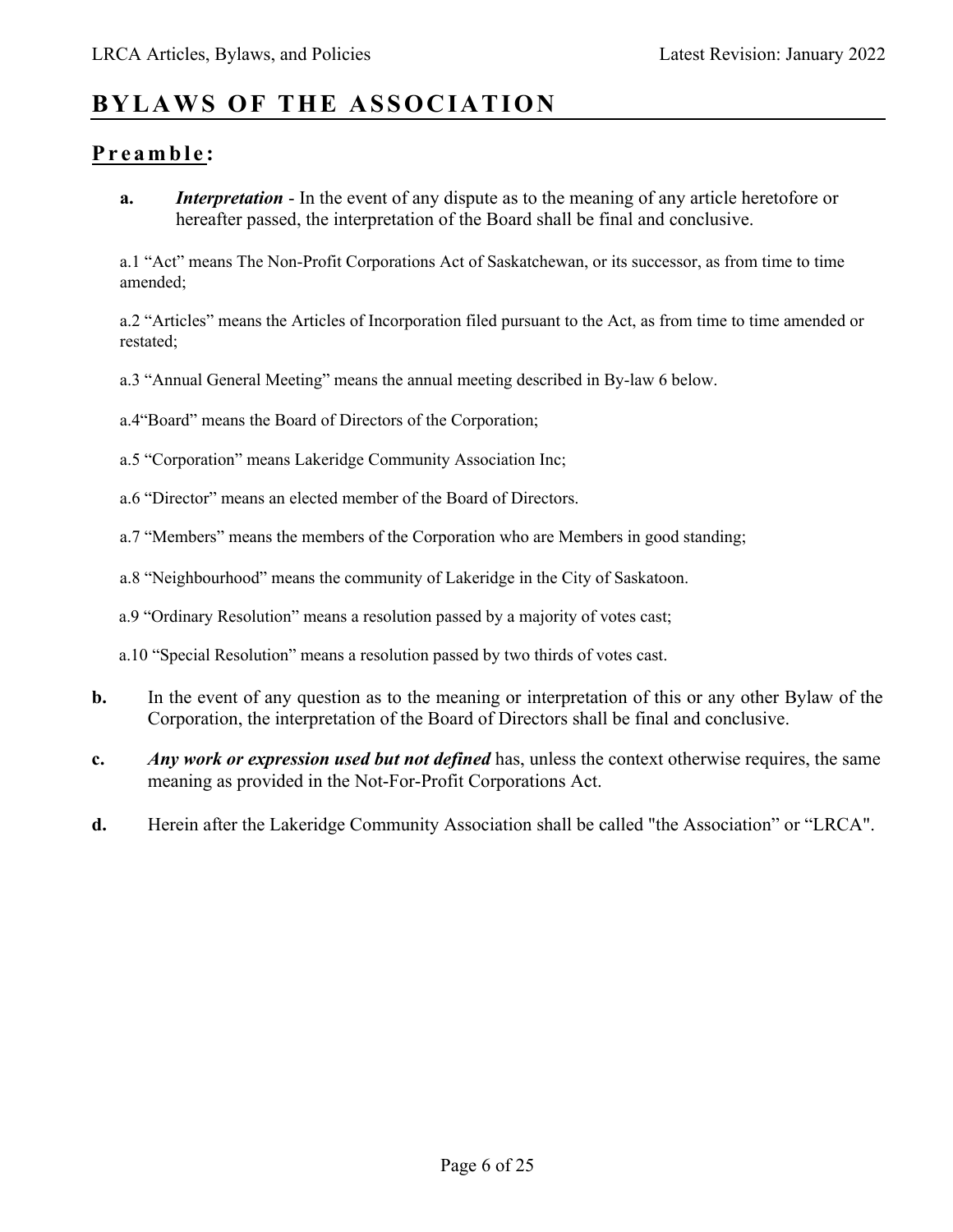# **Bylaw One – Boundaries:**

1.1 Lakeridge Community Association shall include all of the area that lies within the following Boundaries of Saskatoon: bounded on the **NORTH** by Taylor Street East; bounded on the **WEST** by Weyakwin Drive; bounded on the **EAST** by Boychuk Drive; and on the **SOUTH** by Circle Drive.



- 1.2 The **permanent address** of the Association shall be: City of Saskatoon – Attn: LRCA Community Consultant 3130 Laurier Drive Saskatoon, SK S7L 5J7
- 1.3 The **mailing address** of the Association shall be: Lakeridge Community Association 834 Swan Crescent, Lakeridge Saskatoon, SK S7J 5B7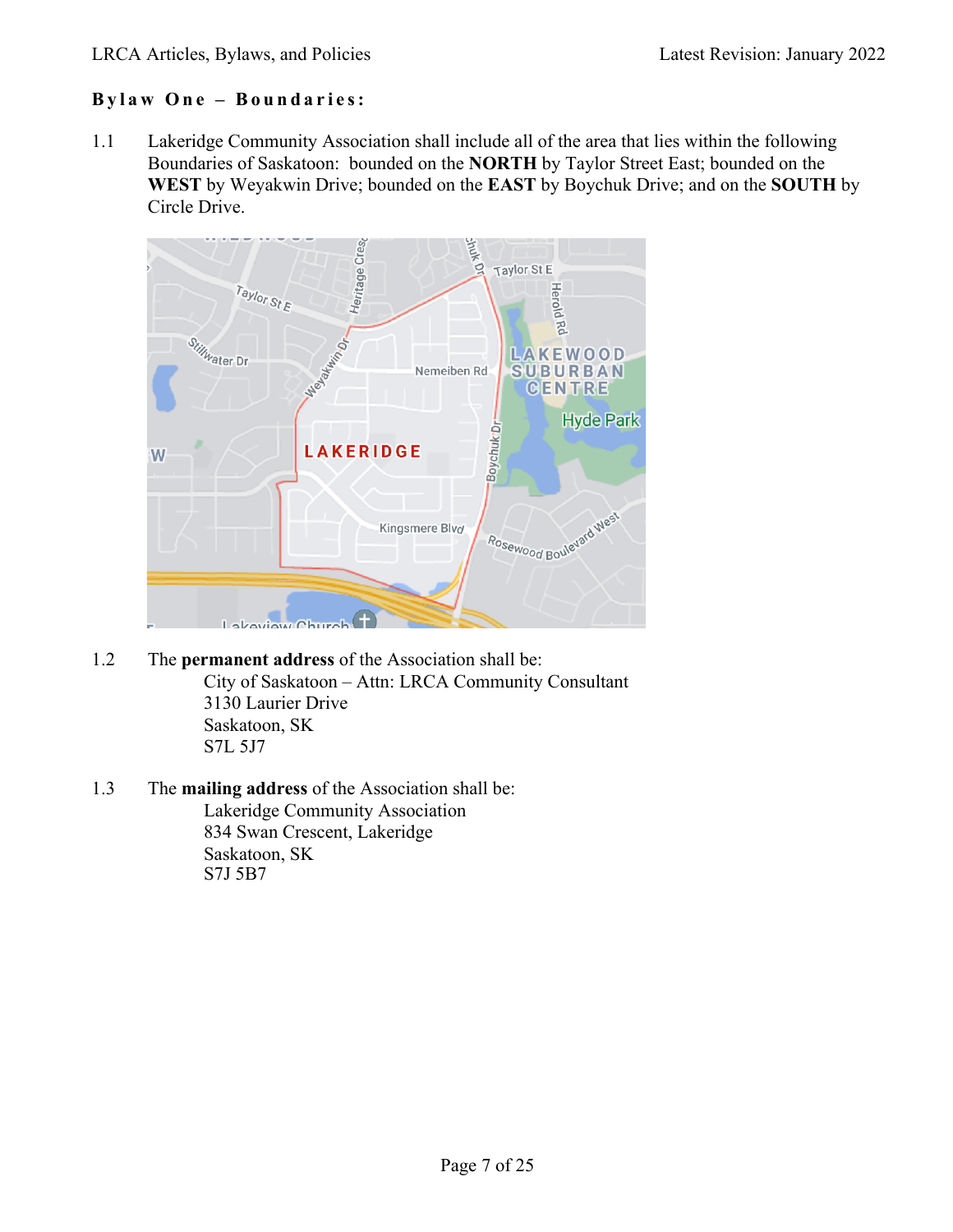#### **Bylaw Two – Objectives:**

- 2.1 To promote and assist in the development of the educational, recreational, and social well being of the residents within the designated boundaries.
- 2.2 To encourage a sense of community and work to improve the quality of life of the people of the neighbourhood.
- 2.3 To promote, develop, and organize recreational, educational, and social programs, facilities, and sites by:

a) Working in cooperation with the City of Saskatoon, Community Services Department;

b) Working in conjunction with the Public & Catholic School Boards, and other organizations and agencies;

c) Raising funds for carrying out and furthering Association objectives

#### **Bylaw Three – Membership :**

- 3.1 There shall be two *Classes of Memberships* available- Resident and Non-Resident. (See article 3.)
- 3.2 *Resident Members* in good standing shall be given priority to participate in association activities over non-resident members and other neighbourhood participants. Non- Resident members shall be given priority over other neighbourhood participants.
- 3.3 *Membership fees* shall be paid annually at a date stipulated by the board. The Board may set these fees annually.
- 3.4 Memberships shall be valid from July 31 to August 1 of each year.
- 3.5 A **member in good standing** is entitled to the rights and privileges of the Association, including holding office.
- 3.6 Confirmation of membership status may be obtained by contacting a member of the **Board of Directors**.

#### **Bylaw Four – Board of Directors:**

- 4.1 The Business of the Association shall be managed by the Board of Directors elected duly from the membership of the Association and shall consist of not less than 5 or more than 16 directors
- 4.2 Under *extraordinary circumstances* where there are fewer than 5 Director Members on the Board of Directors, a three member Director body may be formed to conduct business. This Director body would consist of the:
	- a. President
	- b. Treasurer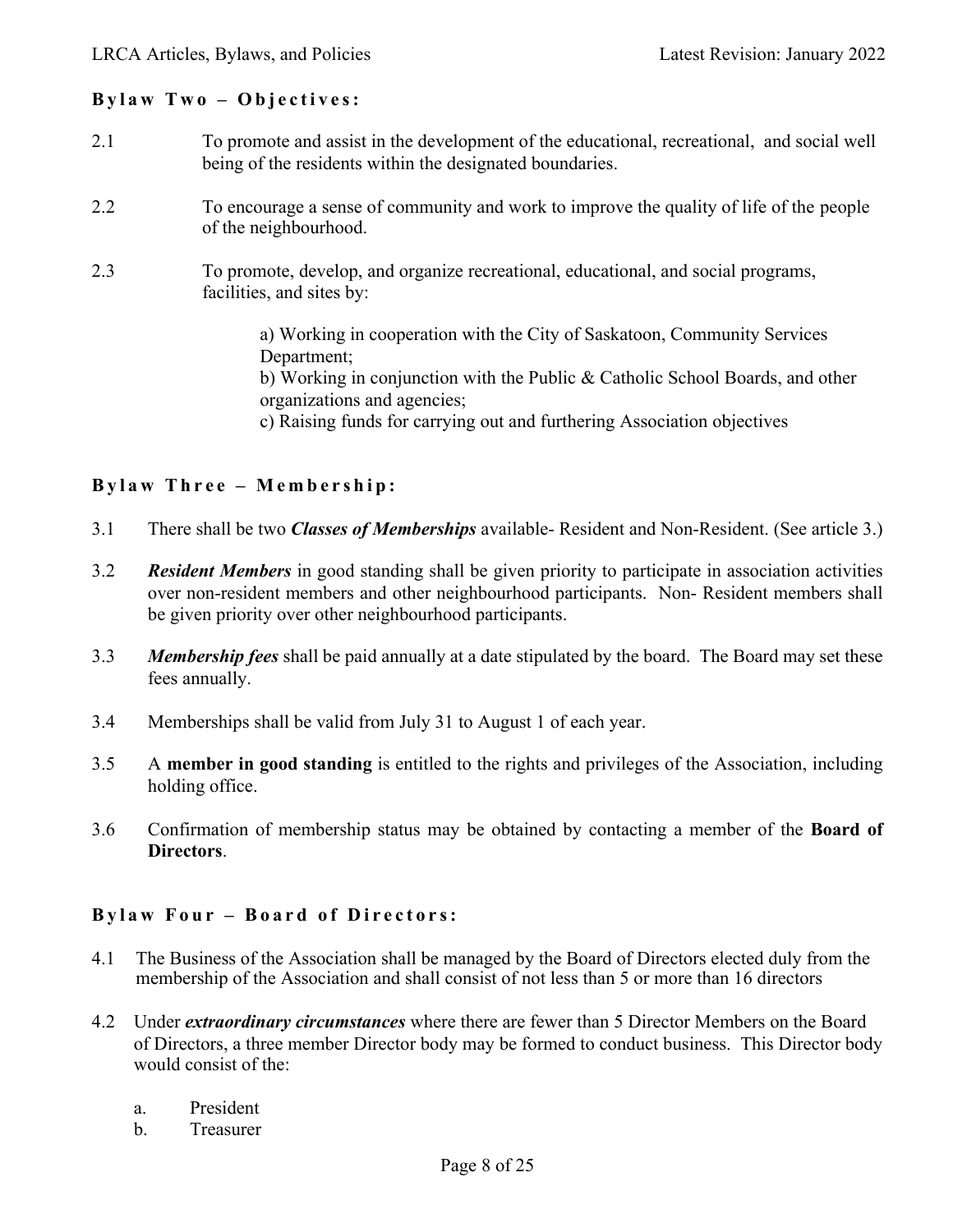- c. Secretary
- 4.3 Any position may be a co-position / shared position, equaling one vote.
- 4.4 In addition to the directors, the Community Services Department Community Consultant shall be an ex officio member of the board. This position will have all the rights and privileges of a Board Director with the exception that they shall not have voting powers on motions made.

# **Bylaw Five – Powers of the Board :**

- 5.1 The Board of Directors shall have power to do all things necessary for the successful operation of the organization and be empowered to:
	- a) Administer the funds of the Association in such a manner and for such purposes as it may decide are beneficial to the well-being and advancement of the objectives of the Association.
	- b) Decide to commence or discontinue any form of activity or sport being conducted under the auspices of the Association.
	- c) Suspend from the association any member who is found to be acting in contravention of the objectives of the association, articles of incorporation or bylaws, or for discreditable conduct.
	- d) Accept any resignation and appoint any member of the Association to fill any vacancy occurring for the balance of the term of office until the next Annual General Meeting, at which time an election can be made to fill the position for the remaining term of office.
	- e) Ensure the objectives of the Association are carried out and that the Association operates on a nonpolitical, non-sectarian basis.
	- f) The objectives of the Association shall be carried out without pecuniary gain to individual members; and any profits or accretions of the Association shall be used in promoting its objectives.
	- g) Appoint committees, either standing or temporary (ad-hoc) and prescribe their duties, powers, and duration thereof.
	- h) Make such rules and regulations regarding the use of the Association facilities, equipment, and supplies, as they deem necessary
	- i) Provide bylaws as a supplement to the Articles of Incorporation where deemed necessary
	- j) The duties and responsibilities of all Board of Directors (Policy #4) should be reviewed on an annual basis, prior to the fall annual meeting, and be revised as required.
	- k) Suspend from the Board of Director any member who is absent for three (3) consecutive meetings without having given satisfactory explanation to the President prior to the monthly meeting.
	- l) Approve all proposed fundraising projects of the Association.
- 5.2 Every Board member of the Association shall act honestly and in good faith with the view to the best interest of the Association, and to promote its objectives.
- 5.3 The Directors may appoint members in good standing where necessary to be responsible for specified committees or duties.
- 5.4 Only elected Directors of the Corporation (I.e., excluding ex-officio members of the Board) are entitled to vote at meetings of the Board.
- 5.5 All questions before the Board shall be determined by majority vote. (See bylaw 9 for voting requirements)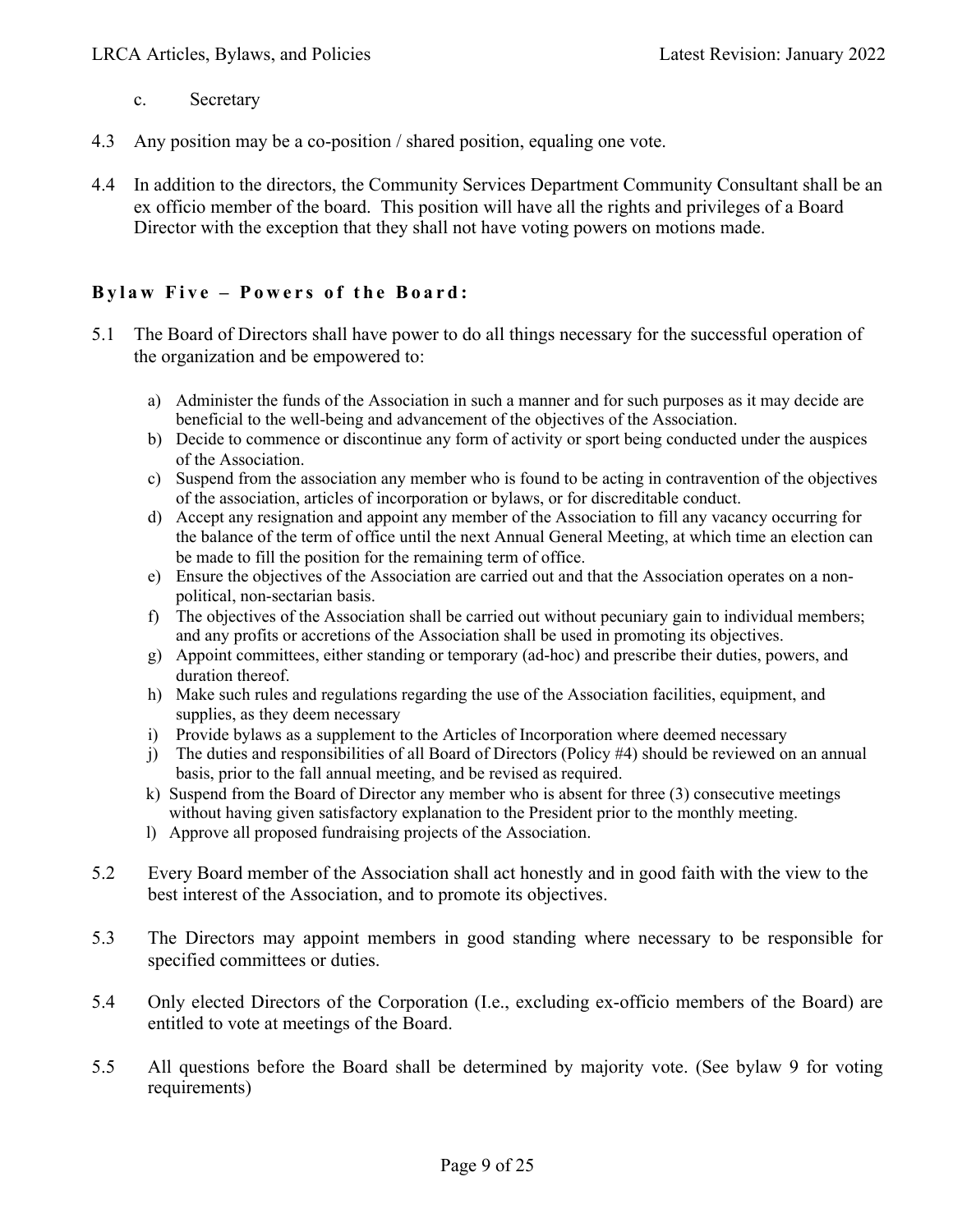- 5.6 Any Director of the Board who shall, for any reason, cease to hold office shall turn over to the Board all documents, records, books, funds, or Corporation property.
- 5.7 A Director is entitled to receive notice of and to attend and be heard at every meeting of the Board.
- 5.8 The Board may by Ordinary Resolution at any meeting suspend from the Board any Director who is absent for three consecutive meetings without having given a satisfactory explanation to the President, or who fails to carry out his or her duties as an elected officer. Such a suspension shall continue until the Director's removal from office is considered by the Board.
- 5.9 Any Director may be removed from office by Ordinary Resolution of the Members present at a Special Meeting or Annual General Meeting.

# **Bylaw Six – Election of Board of Directors:**

- 6.1 The Association shall be governed by an elected Board of Directors. Elections shall occur at the Annual General Meeting (AGM) of the Association. Board terms shall not end until the end of the AGM, and at the end of their term.
- 6.2 Not more than 50% of the Board of Directors should be retired annually.
- 6.3 The newly elected Directors shall be elected for a two (2) year term (these being in alternate years) with the exceptions of President and Vice President, who shall serve a one (1) year term.
- 6.4 The Board of Directors shall be elected on a rotational basis of *Even* and *Odd* numbered years (excludes the positions designated as one-year terms).

| <b>Even Years</b>                            | <b>Odd Years</b>                            |  |
|----------------------------------------------|---------------------------------------------|--|
| President (one-year term)                    | Vice President (one-year term)              |  |
| Secretary/Meeting Recorder (two-year term)   | Treasurer (two-year term)                   |  |
| Membership Coordinator (two-year term)       | Website & Media Coordinator (two-year term) |  |
| Programs Coordinator (two-year term)         | Events Coordinator (two-year term)          |  |
| Communications Coordinator (two-year term)   | Facilities Director (two-year term)         |  |
| Soccer Coordinator (two-year term)           | Basketball Coordinator (two-year term)      |  |
| Special Projects Coordinator (two-year term) | Rink Coordinator (two-year term)            |  |
| St. Luke School Liaison (two-year term)      | Lakeridge School Liaison (two-year term)    |  |
| (Past President)                             | Members at Large                            |  |

#### **Currently:**

*Ex-Officio Members: Past President, Community Consultant, Principals of Lakeridge School and St. Luke School*

# **MAXIMUM OF 20 TO MATCH ARTICLE 5**

6.5 Any member of the Association considered in **good standing** is entitled to the rights and privileges of the Association, including holding office or to be a candidate for office.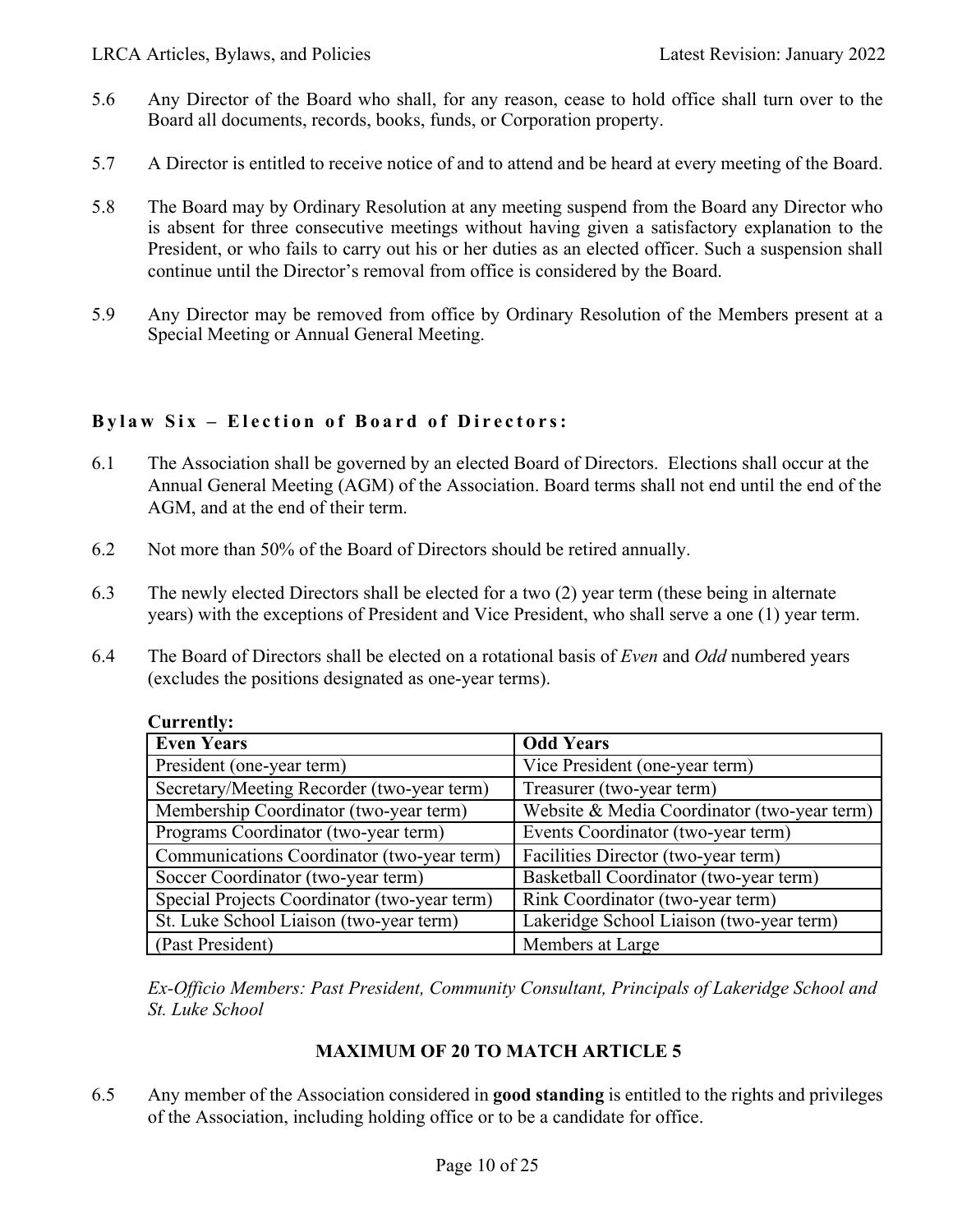- 6.6 Elections shall be by a show of hand unless agreed on by a 2/3 majority of voting members present that secret ballot is required.
- 6.7 Every member in good standing (18 years of age or over) is entitled to one vote. There shall be no proxy votes.
- 6.8 Nominations of candidates shall be in accordance with generally accepted rules of order:
- 6.9 If necessary, a *Nominating Committee* of three shall be appointed by the Directors 30 days prior to the Annual General Meeting.
- 6.10 If needed per 6.9, the *Role of the Nominating Committee* shall be to try and identify at least one nominee for each position vacant on the Board. Nominations will also be accepted from the floor at the Annual General Meeting.
- 6.11 The maximum amount of non-resident members on the Board of Directors at any one time shall not exceed two.
- 6.12 All elected board directors will review and agree to the duties of the board of directors defined in LRCA Policy 4.
- 6.13 The Corporation shall indemnify any Director of the Corporation for liability incurred by such Director directly as a result of honestly and in good faith carrying out his or her duties.
- 6.14 In addition to the Directors, the following person shall be ex officio on the Board of Directors and shall be deemed to be Members of the Corporation: the Principal of St. Luke School, the Principal of Lakeridge School, the Community Consultant of the City of Saskatoon Community Services Department; the person designated, from time to time, by the St. Luke School Community Council as its representative; the person designated, from time to time, by the Lakeridge School Community Council as its representative.

# **Bylaw Seven – Meetings:**

- 7.1 There shall be at least one (1) Annual General Meeting (AGM) of the Association in each calendar year to be held before the end of our fiscal year in April. (March or early April.)
- 7.2 General business meetings of the Board shall be conducted at least 6 times per year. (July, August and December typically break from meetings.)
- 7.3 Election of Board of Directors shall take place at the Annual General Meeting.
- 7.4 The AGM is open to all members of the Association in good standing and all residents within the Association's designated boundaries.
- 7.5 Notice of the time and place of an Annual General Meeting or Special Meeting shall be sent to all Members not less than 15 days or more than 50 days before the meeting and all notices of a Special Meeting and no other business shall be transacted.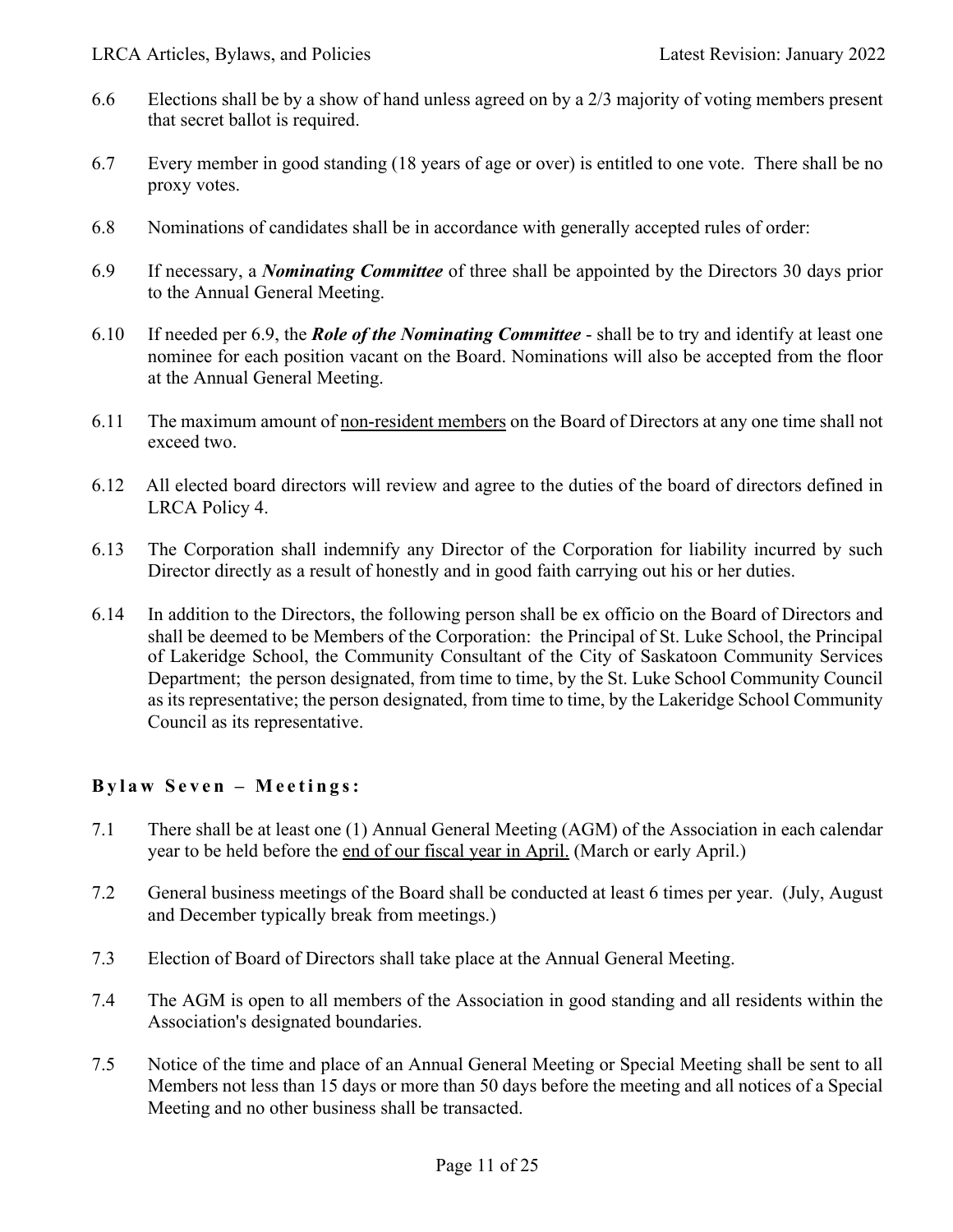- 7.6 The order of business for the **Annual General Meeting** shall be as follows:
	- a) Call to Order
	- b) Review Minutes of the previous Annual General Meeting
	- c) Business arising from Minutes
	- d) President's Report
	- e) Directors' Reports
	- f) Election of Officers
	- g) New Business
	- h) Adjournment
- 7.7 Quorum to conduct meetings:
	- a) **General Business Meetings** is minimum of 50% +1 sitting directors
	- b) **Special Meetings** is minimum of 2/3 voting members
	- c) **Annual General Meeting** is minimum of 2/3 voting members
- 7.8 **Special Meetings** of the Association shall be held in the following circumstances:
	- a) When deemed advisable by the Board of Directors
	- b) When requested in writing by not less than five (5) of the sitting Board of Directors, or twenty (20) voting members.
- 7.9 Annual General Meeting or Special meeting notice shall be published not less than fifteen (15) and not more than thirty (30) days after receiving the request. The notice may take the form as a notice in the Community Association newsletter and or other public media as deemed necessary.
- 7.10 All notices of special meetings shall state specifically the business proposed to be discussed at such meeting and no other business shall be transacted.
- 7.11 In addition to the AGM the Board of Directors shall hold a minimum of six (6) meetings per annum.
- 7.12 Board of Directors meetings (*General Business Meetings*) shall be open to general attendance, however only the Board members may present motions and vote.
	- a) All business transacted at meetings, necessary to the day-to-day operation of the Association, is deemed to be general business.
	- b) All Board members shall be notified of every meeting in hard or electronic or other means with at least five (5) days' notice.
	- c) The Board at any meeting may decide to hold further regular meetings by adopting a resolution stating the day; hour and place of the regular meeting and no further notice of those meetings shall be required.
	- d) The Board may waive notice of a meeting by his or her attendance at a meeting or, if not in attendance by stating so by hard or electronic or other means.
	- e) The president or his/her designate shall preside at meetings of the Association, and at the meetings of the Board.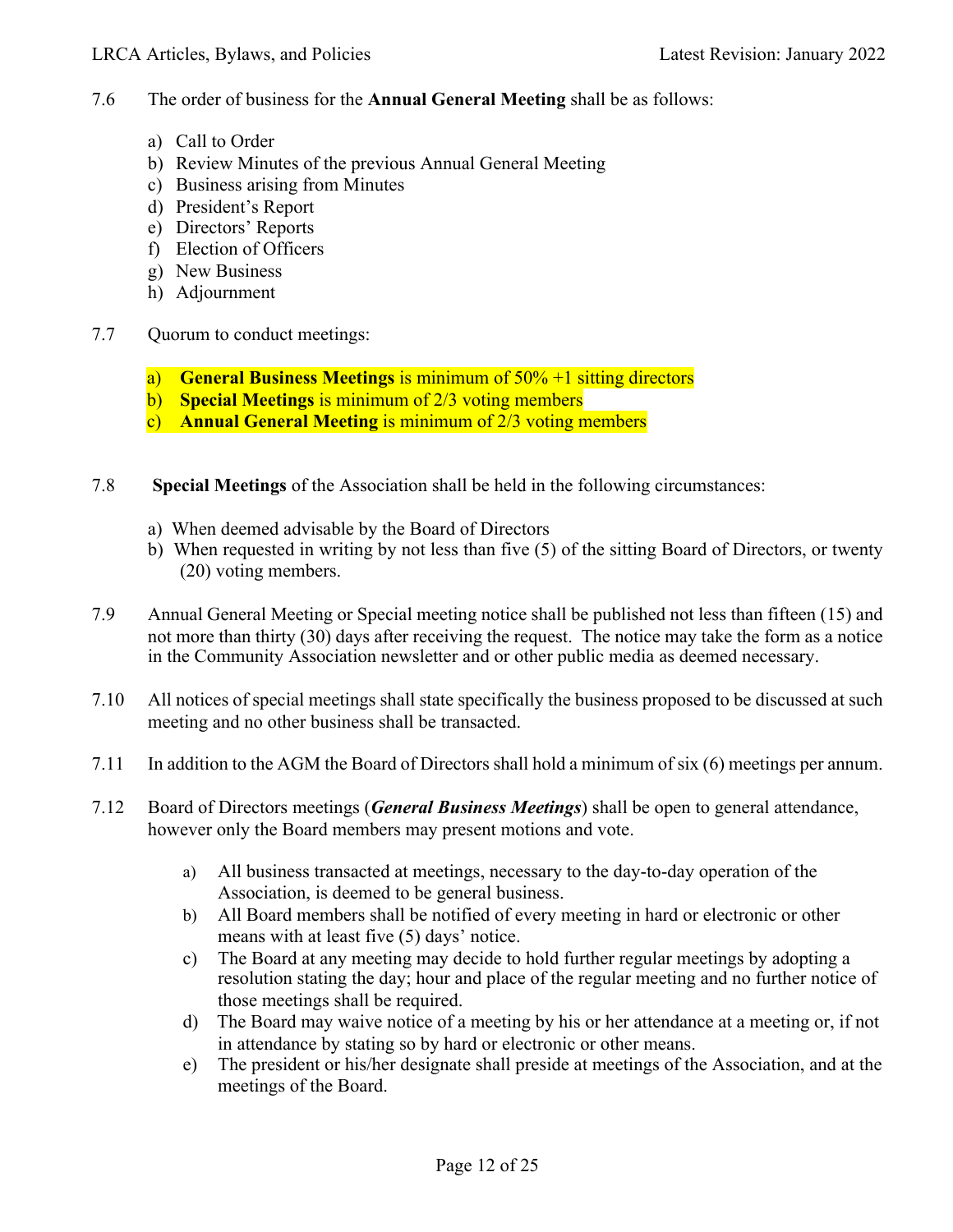7.13 No special business may be transacted at a meeting of members unless the notice of the meeting states the nature of business in sufficient detail to permit members to consider and render an opinion thereon.

# **Bylaw Eight – Voting:**

- 8.1 Amendments to the Articles of Incorporation and Bylaws must be passed by at least 2/3 majority of the members present.
- 8.2 The Association, may, by special resolution at a general or special meeting of the members called, remove any Board member from office in accordance with section 96 points 1, 2, and 3 of the Saskatchewan Non-Profits Corporations Act.
- 8.3 Quorum at Board (Business) meetings of the Association is deemed to be not less than 50% plus one of sitting Directors.
- 8.4 Each Association member is entitled to only one vote on each question, even if they may be entitled to more than one vote due to board positions held.
	- a) Voting at a meeting shall be by show of hands except where a secret ballot is requested by one (1) member.
	- b) Voting for the Election of Board members shall be by show of hands unless secret ballot is requested by at least a 2/3 majority of voting members present.
	- c) No proxy votes will be allowed.

# **Bylaw Nine – Financial Affairs:**

- 9.1 All fees, revenue and grants payable to the Association shall be kept in an account kept in the name of the Association at such a bank as the Board may determine and all financial obligations incurred by the Board in the name of the Association shall be paid there from.
- 9.2 All cheques, drafts, and other negotiable, or non-negotiable instruments shall be sufficiently signed with two signatures:
	- a) *Signing Authority* will be approved for up to four (4) directors. The Association will approve choice of directors.
	- b) The Treasurer shall cause to be kept, proper records and accounts of all transactions.
	- c) The financial statements shall be prepared within one month after fiscal year end in each year and the directors shall meet to approve the financial statements and shall evidence their approval by the signature of the **Treasurer (Director of Finance), President or two designates of the Board.**
	- d) A copy (hard or electronic) of the financial statement shall be available to each member in good standing upon request.
	- e) A yearly written report of the reviewed financial activities of the Association shall be presented each year to the Non-Profit Corporations Branch of Saskatchewan Justice.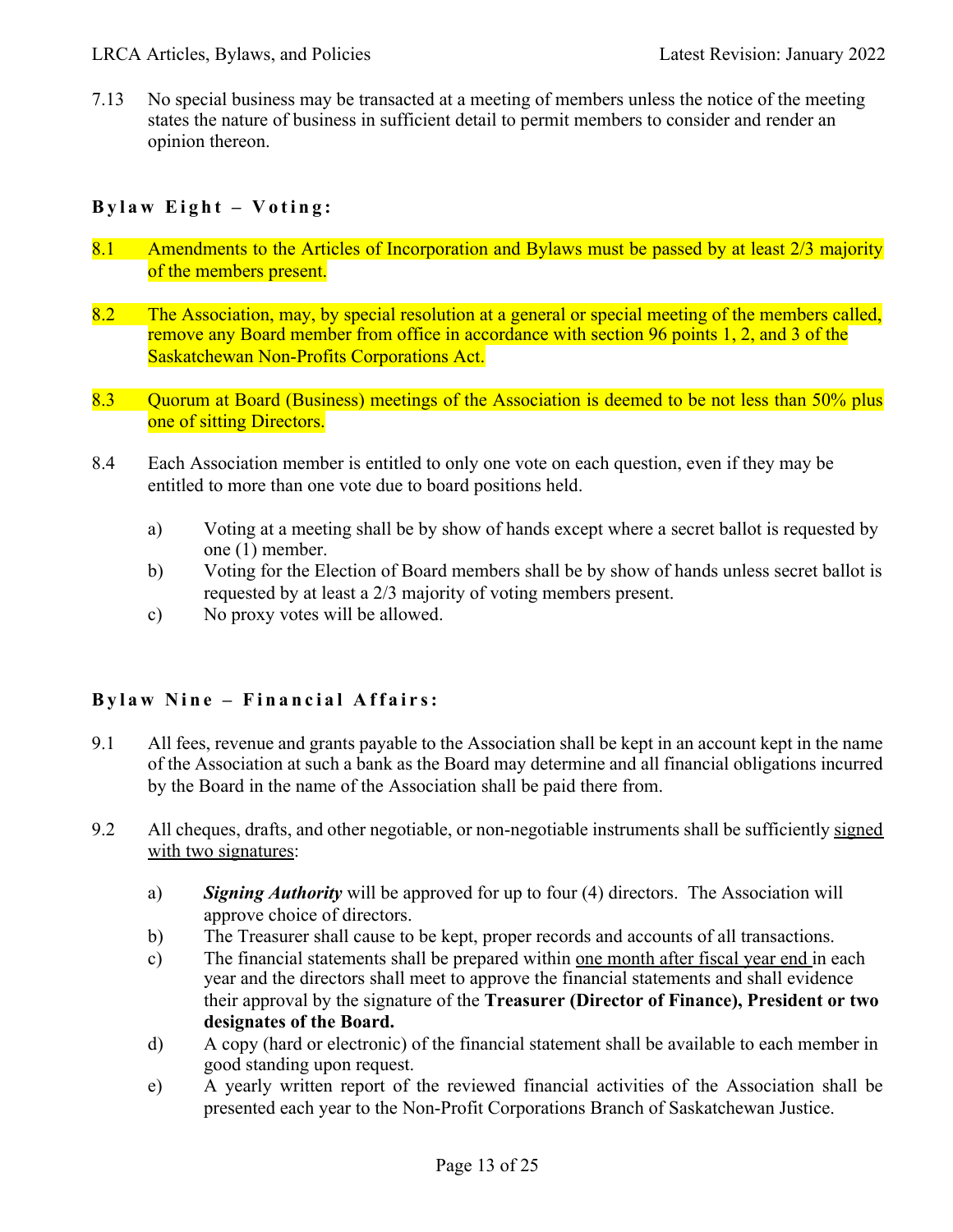- f) A written financial summary and most current bank statement should be presented at each meeting of the Board of Directors.
- 9.3 All property of the Association shall be the responsibility of the Board and the Director shall see that a correct inventory of property is kept.
- 9.4 The fiscal year of the Association shall be May 1 to April 30.
- 9.5 The Board shall, before the end of each fiscal year, appoint an auditor or accountant who is not a member of the Board. It shall be the duty of the auditor or accountant to examine all books and records of the Association and prepare a financial review engagement for the Association to be approved by the Board and submitted to the membership at the AGM.
- 9.6 No Director or officer of the Corporation shall have the power to pledge the credit of the Corporation or to enter into a contact or an agreement on behalf of the Corporation unless the transaction has been approved by the Board, or, in the case of an obligation or contractual liability in excess of \$5,000, by the Members at the Annual General Meeting or Special Meeting when this is outside the proposed budget.
- 9.7 The Corporation may, where deemed necessary, waive, reduce or rebate activity fees of any Member with just cause.
- 9.8 Any director needs approval by the Board of Directors for any purchase over projected budget.

#### **Bylaw Ten – Cooperation with other Associations/Agencies:**

- 10.1 The Association shall cooperate with other Associations in the City of Saskatoon having similar duties and powers and may do such things as are not inconsistent or in conflict with provisions of the Articles of Incorporation or Bylaws that it considers necessary in cooperating with those associations.
- 10.2 The Association should, where deemed necessary, subsidize the activity fees of community association members, and honour other community membership fees as needed.

# **Bylaw Eleven – Amendments:**

- 11.1 The Board of Directors may, by resolution, make, amend, or repeal any *bylaws* that regulate the activities of the Association.
	- a) All resolutions enacted will be brought forward to the membership at the next AGM for ratification.
	- b) Resolutions failing ratification will be null and void and the preexisting resolution will be reinstated and adhered to.
	- c) Except in the case of the first bylaws, every bylaw, amendment, or repeal thereof shall state an effective date.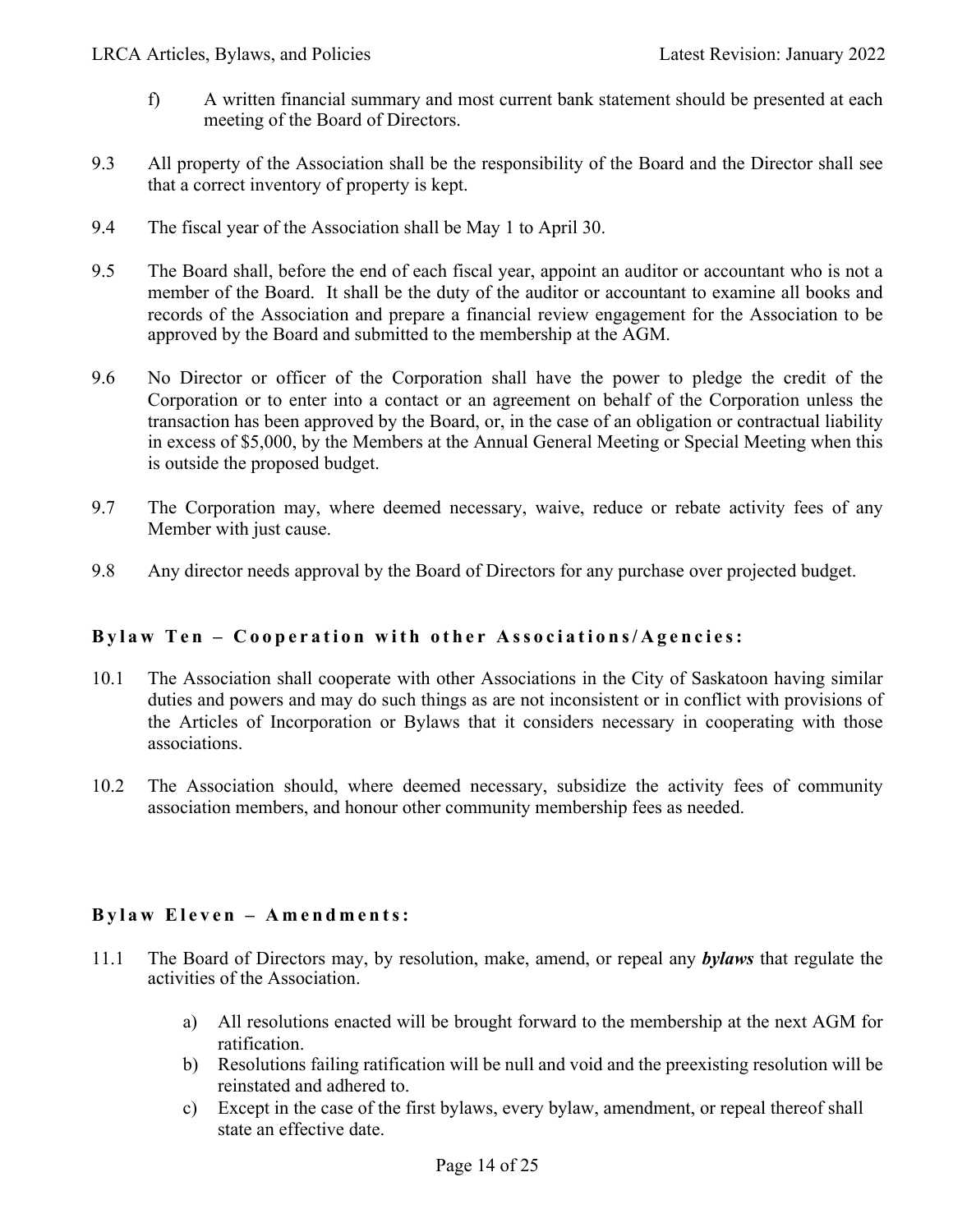- d) Bylaws, policies, amendments, or repeals are effective from the day of the enacted resolution of the Board.
- 11.2 Proposed amendments to the *Articles of Incorporation* must be in writing and presented to the Board of Directors not less than thirty (30) days prior to the Annual General Meeting.
	- a) Full details of the amendment to Articles must be made available through the notice of the meeting
	- b) Article amendments shall require at least 2/3 majority of the votes cast at the AGM to be ratified.
	- c) No amendment to the Articles of Incorporation is effective until the Association has filed the Article of Amendment with the Corporate Registry.

# **Bylaw T welve – Disputes and Liabilities:**

- 12.1 In the event of any disputes as to the meaning of any resolution or bylaw passed, the interpretation of the Directors shall be final and binding.
- 12.2 No Director or member of this Association shall be held personally liable for any debts, liabilities, or legal action brought against the Association.

# **Bylaw Thir teen – Dissolution of the Association :**

13.1 In the event of a liquidation or dissolution of the Associations remaining property, after payment of all debts and liabilities, shall be distributed in accordance with Section 96 of the Non-Profit Corporations Act.

All property of the Association shall be the responsibility of the Director. The Director shall see that a correct inventory of property is kept.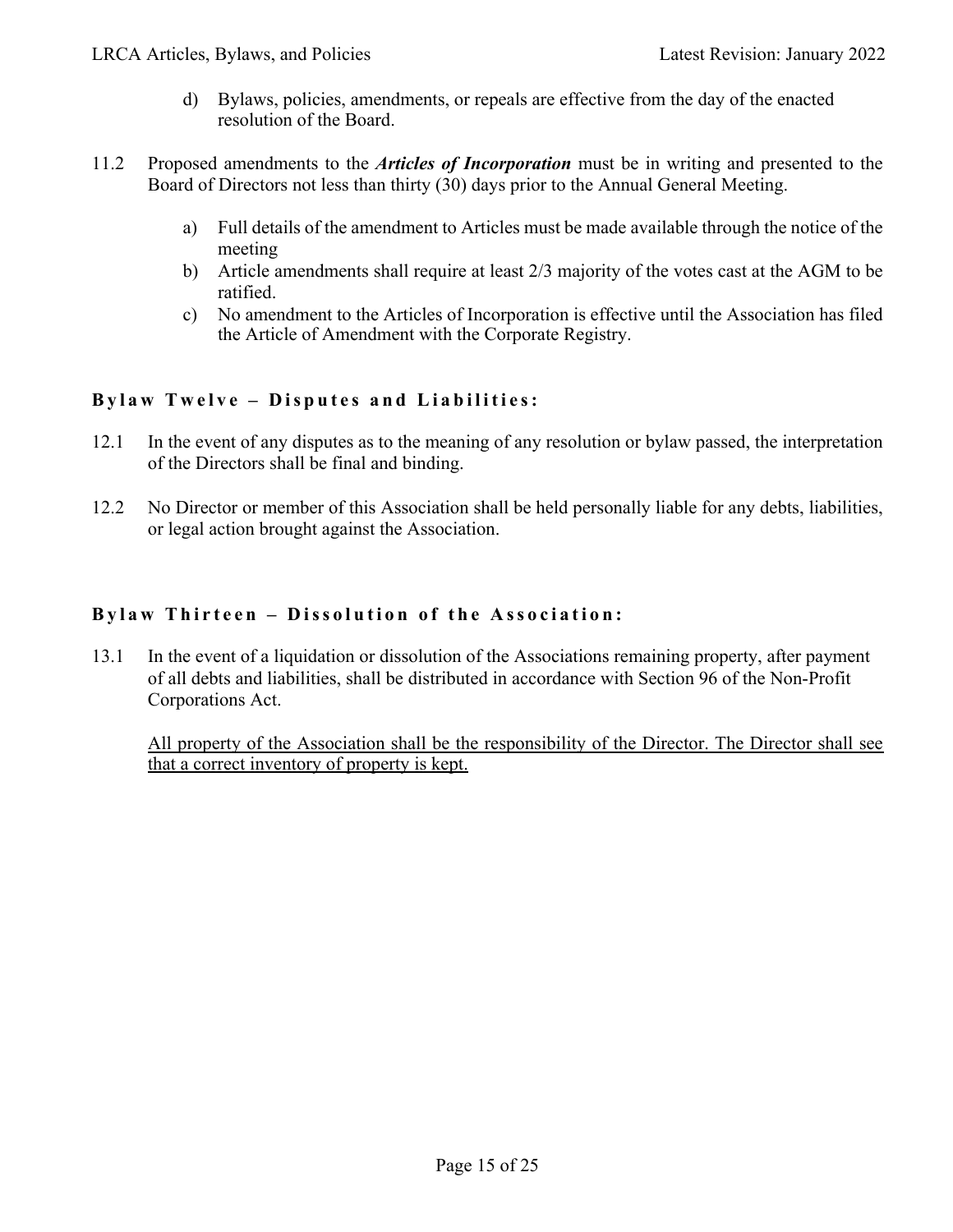# **POLICIES & PROCEDURES OF LRCA**

# **Policy 1.1 Cost as a Barrier**

The Association will review all request for assistance brought forward by families wishing to participate in activities sponsored by the Association. This will be done in a confidential manner with involvement by the president and one other Director member.

#### **Procedure**

- 1. Information on the Cost as a Barrier Policy will be included in distributed newsletters as well as on the Association online registration system.
- 2. The Association accepts funding through the KidSport organization and encourages eligible families with youth wishing to register in sports programs to apply through KidSport first. Any fees not covered by KidSport will need to be paid by other means, which may include funding through the Cost as a Barrier program.
- 3. Please contact the Treasurer by email at treasurer@lakeridgecommunity.ca to request support through the Cost as a Barrier Program.
- 4. The request for financial support will be reviewed by the Board of Directors or a Board-appointed subcommittee or individual. Recommendations will be made to the Board at the next available meeting and a decision made at that time.
- 5. Financial support will be considered for families whose annual income is within the Low Income Cut off (LICO) as directed by the City of Saskatoon guidelines.
- 6. Families seeking financial assistance are highly encouraged to pay the annual Association Household Membership Fee as well as the portion of program fees that they can afford.
- 7. Requests for assistance beyond one program per family member per session will be given a lower priority in the Board's funding allocation decisions.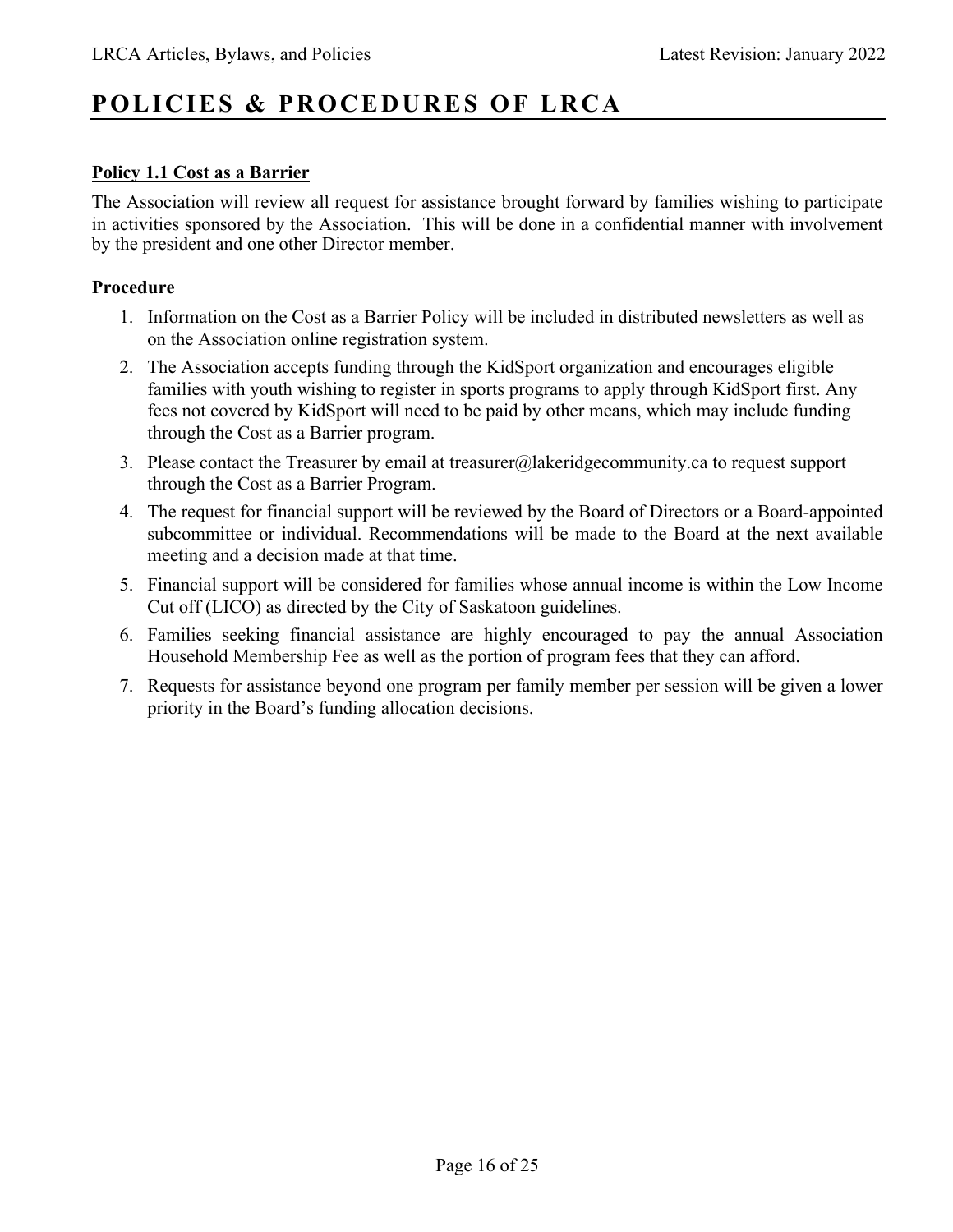#### **Policy 2.1 PIPEDA Privacy Agreement**

The Association has based its policy on the Canadian PIPEDA (Personal Information Protection & Electronic Documents Act), which is a recommended best practice for charitable Community Associations in Canada.

#### **Principles**

- 1. **Accountability** This policy governs the actions of Directors and volunteers around member information and can be used as a resource in resolving requests and compliance challenges.
- 2. **Purposes** We provide the purposes for which your personal information is to be used or disclosed.
- 3. **Consent** We require your knowledge and expressed or implied consent for the collection, use or sharing of your personal information. Should the purpose change, new consent must be obtained.
- 4. **Limits on Collection** We only require collection of information essential to our services, and we collect it by fair and transparent means. Supply of non-vital information is optional.
- 5. **Limits on Use, Disclosure, Retention** Information is used, disclosed, or retained only according to the identified purposes and policies, or as required by law.
- 6. **Accuracy** We aim for retention of accurate, complete, and up-to-date personal information as necessary for the proper functioning of the association and to inform effective decision-making.
- 7. **Safeguards** We will protect your personal information from loss, theft, or any unauthorized access, disclosure, copying, use, or modification through appropriate security measures.
- 8. **Openness** Our organizational policies are communicated to members, are made readily available, and are written in a clear, easy to understand language.
- 9. **Individual Access** Upon request, we will give you access to your personal information collected by the Community Association.
- 10. **Challenging Compliance** Complaints or challenges to the Association's compliance with this policy will be investigated and responded to. Corrective actions will be taken as appropriate.

# **2.2 Collection & Use Policy**

Personal information is collected and retained by the Membership Director of the Community Association and may be accessed by Directors only as needed to carry out their identified **duties**.

# **2.3 Disclosure Policy**

The Community Association will share only pertinent information with program leaders, coaches, and volunteers in order to support effective program registration, administration, and safety. This shared information is limited to participant name, age, and notes to instructor, as well as household contact phone and email.

During the registration process, individuals who claim membership in another Community Association within the City of Saskatoon consent to the disclosure of their name, contact email, phone number, and address to the named Association as needed for the LRCA to verify that they indeed hold a membership in good standing. In all other aspects their information is governed according to this policy exactly as if they held a LRCA membership.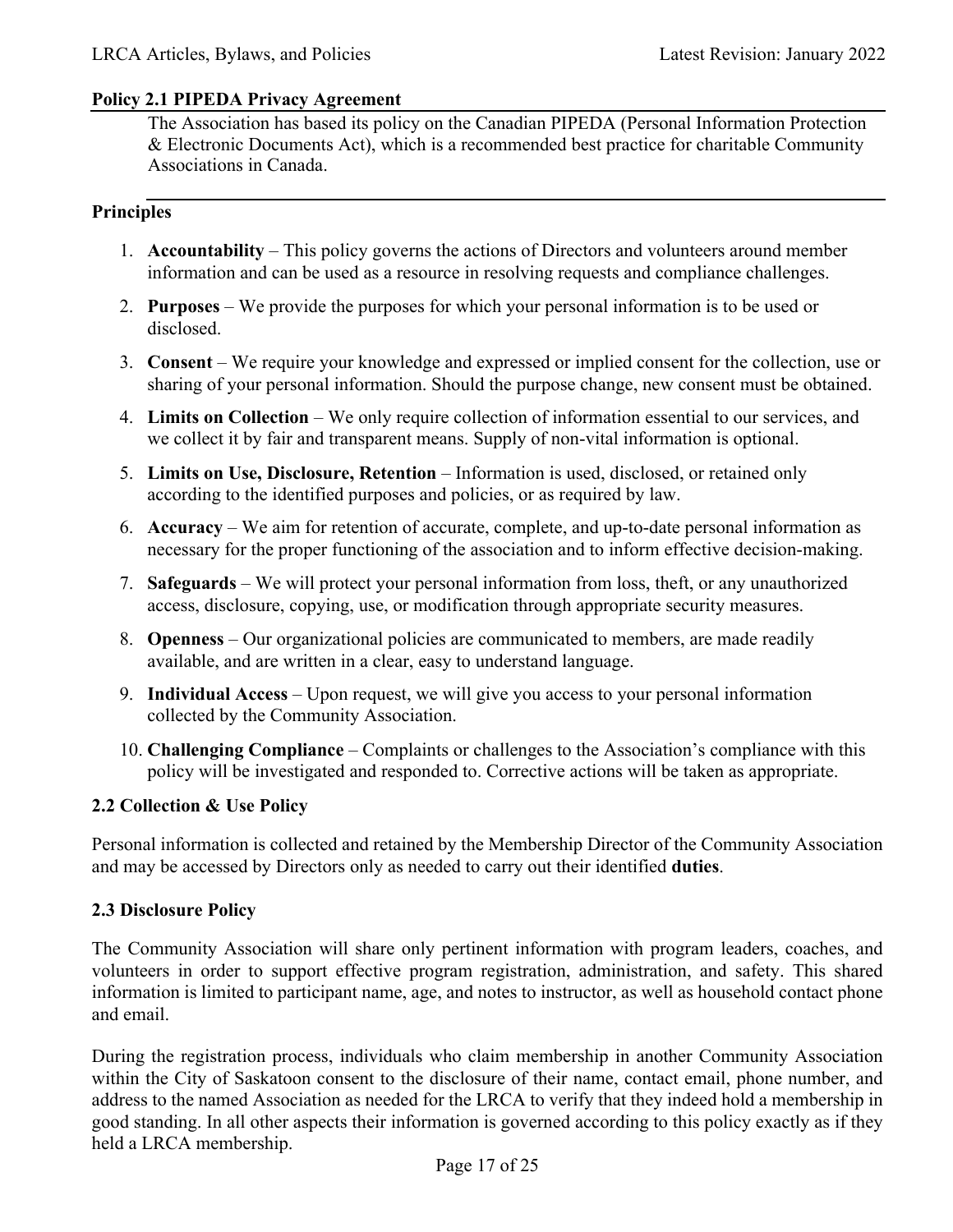### **2.4 Retention Policy**

Information collected by the Association shall be retained only as long as necessary to fulfill the Association's essential functions and shall be destroyed within a period of 8 years after it is collected or consent was last given.

Information provided to individual program leaders, coaches, and volunteers outside of official Association communications channels shall be retained by the individual only as long as necessary to fulfill program administration and shall be destroyed within a period of 6 months after the event or the participant's registration in the program ends.

# **2.5 Consent Policy**

You consent to the collection, use, disclosure, and retention outlined in this policy of the personal information you provide when you:

- 1. Purchase a household membership
- 2. Register you or a family member in an Association program or event
- 3. Submit a written or online form to the Association
- 4. Send a written or online letter or message to the Association

#### **2.6 Compliance Policy**

Complaints or challenges to the Association's compliance with this policy may be communicated in writing to the **Communications Coordinator** or to the **President**.

Occurrences will be investigated by the Board of Directors or a subcommittee appointed thereby, and care will be taken to ensure the matter is kept confidential and any named Directors or volunteers are reclused. Upon completion of the investigation, a response will be issued and corrective actions taken as appropriate.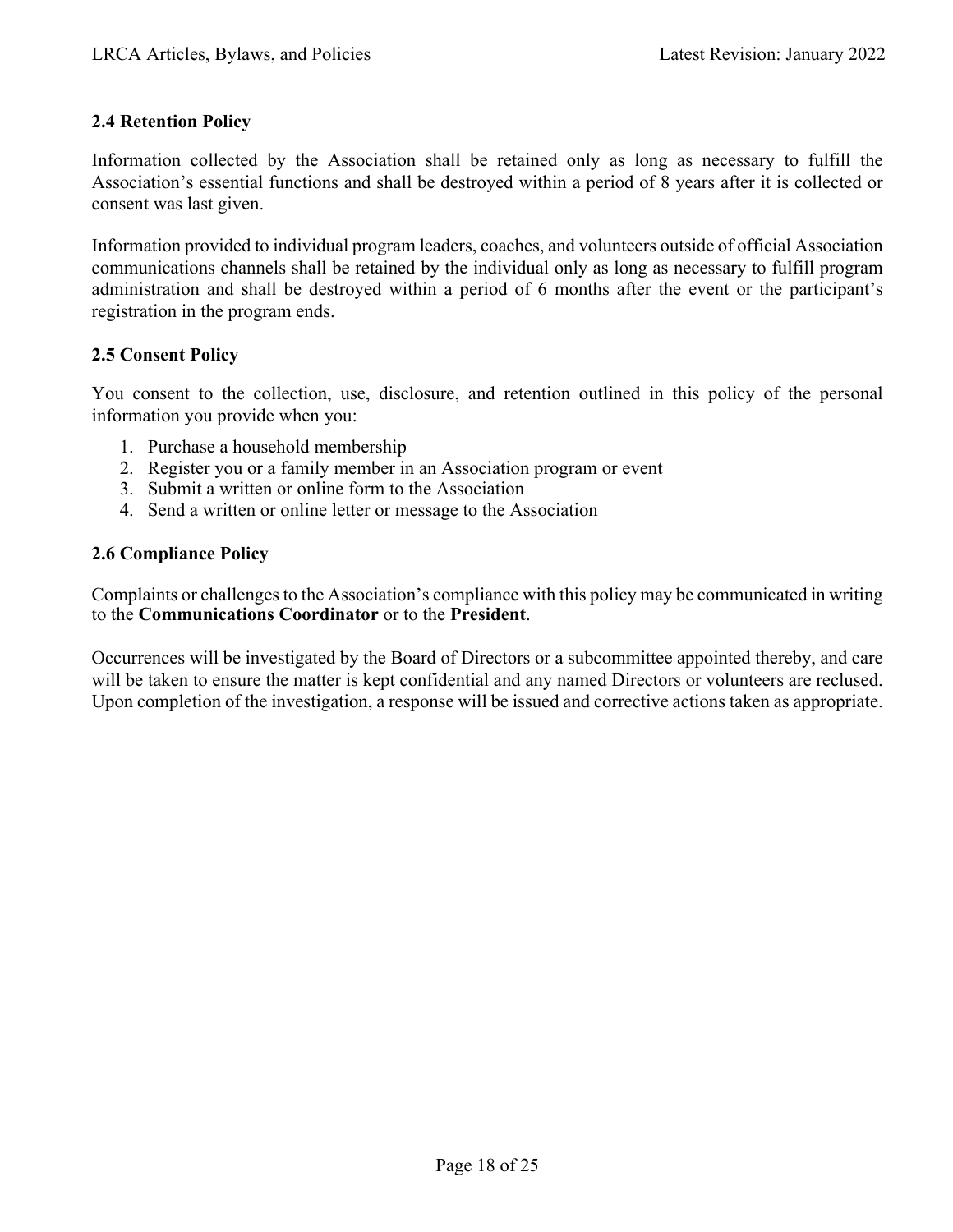#### **Policy 3.1 Newsletter Advertising**

1. Advertising costs for the Association are outlined as follows:

| Size / Format                                                    | Ad Cost (1 newsletter) |
|------------------------------------------------------------------|------------------------|
| Business Card Size $+$ Online<br>(approx. $3\frac{5}{8}$ " x 2") | \$45                   |
| Quarter Page                                                     | \$75                   |
| Half Page                                                        | \$145                  |
| Full Page                                                        | \$225                  |
| Online Only<br>(business card proportions)                       | \$25                   |

- 2. If an advertisement submitted for publication does not match the proportions shown above, its size may be reduced to ensure it does not exceed its allotted rectangular footprint.
- 3. Printed advertisements appear in the seasonal LRCA newsletters. (Typically 3 per year during the months of August, December, and February.) The Communications Coordinator and volunteers strive to distribute copies of the newsletter to as many households as reasonably possible within the geographical Lakeridge neighbourhood boundaries.
- 4. All online advertisements are added, removed, and updated at the time of newsletter publication.
- 5. When it is determined that an increase in advertising costs is required, a letter will be sent out to all present advertisers outlining the change including the distribution numbers and reason for the increase.
- 6. Neighbourhood Schools and not for profit organizations may, at the discretion of the editor, be exempt from cost for their advertising as they provide the community with numerous resources through use of their facilities.
- 7. Advertising opportunities will be open to all businesses and organizations; however, the Association reserves the right to refuse any material, in particular material which may be considered prejudicial or controversial.

#### **Procedure**

- 1. To place an ad or for more information, contact communications@lakeridgecommunity.ca
- 2. All advertisements submitted must be approved by the Communications Coordinator.
- 3. If the Communications Coordinator is unsure of any advertising submissions, he/she may take the item to the Board of Directors (BOD) for review to determine a final decision regarding inclusion within the newsletter.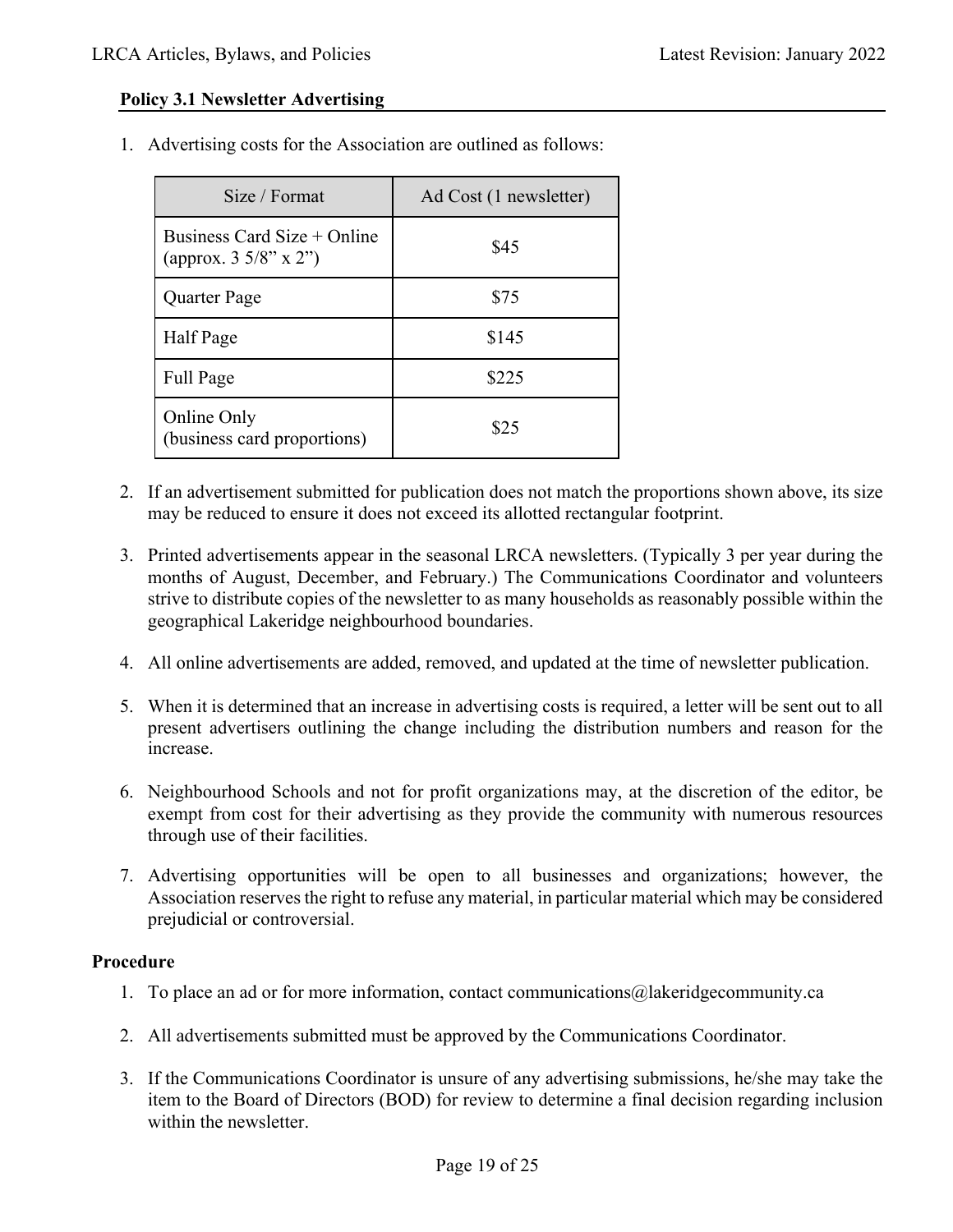LRCA Articles, Bylaws, and Policies Latest Revision: January 2022

4. In the case of disputes between the Communications Coordinator and potential advertisers, the Board will provide the final decision on any submission.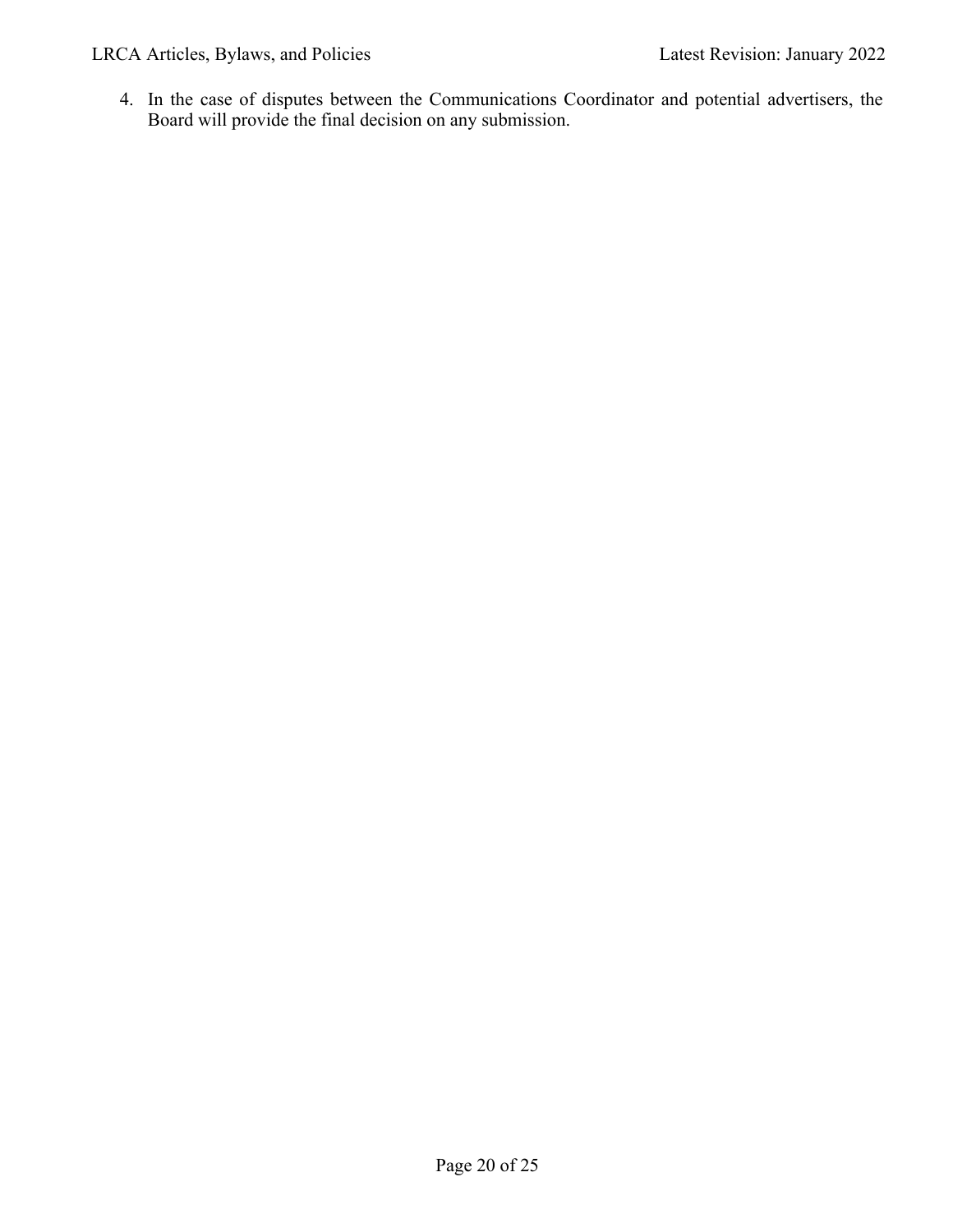#### **Policy 4.1 Duties of the Board of Directors**

In addition to the duties below, all members holding director positions agree to provide a **monthly report** relative to their position with the LRCA, **provide an annual budget** projection for the treasurer, and attend a minimum of 6/9 **General Board Meetings** annually, as well as monitor their designated email account and **respond to emails** in a timely manner. Some board members will also be required to prepare grant applications as funding becomes available to support their program or project.

# **President**

- Presides as chairperson at all meetings of the Director and community association;
- Is responsible for preparation of the agenda for meetings;
- Has signing authority for documents and cheques drawn on community association funds;
- Represents the association to the various levels of government and other agencies;
- Ensures that all Director members are adequately trained in their duties and functions;
- Is ex-officio member of all Director Sub-Committees and designates tasks to committees.

#### **Vice President**

- In the absence of the President, assumes all authority and responsibility generally designated to the President;
- Assists the President with the leadership and direction of the association;
- Is responsible for coordinating all standing committees.

#### **Secretary (Meeting Recorder)**

- Records, preserves, distributes and reads the minutes of all Director, general and special meetings of the association;
- Keeps a record of all committees and committee members and maintains attendance records of the Director;
- Is responsible for notification of all Director members of next meetings;
- Handles all correspondence as directed by the Director.
- Provides relevant content for the newsletter to the communications coordinator derived from the minutes.

#### **Treasurer**

- Keeps regular books and records of the association's finances;
- Has signing authority on documents and cheques drawn on association funds;
- Prepares and presents financial statements for regular association meetings;
- Presents the annual financial statement at the Annual General Meeting;
- Prepares a budget projection for Director approval at the beginning of each fiscal year.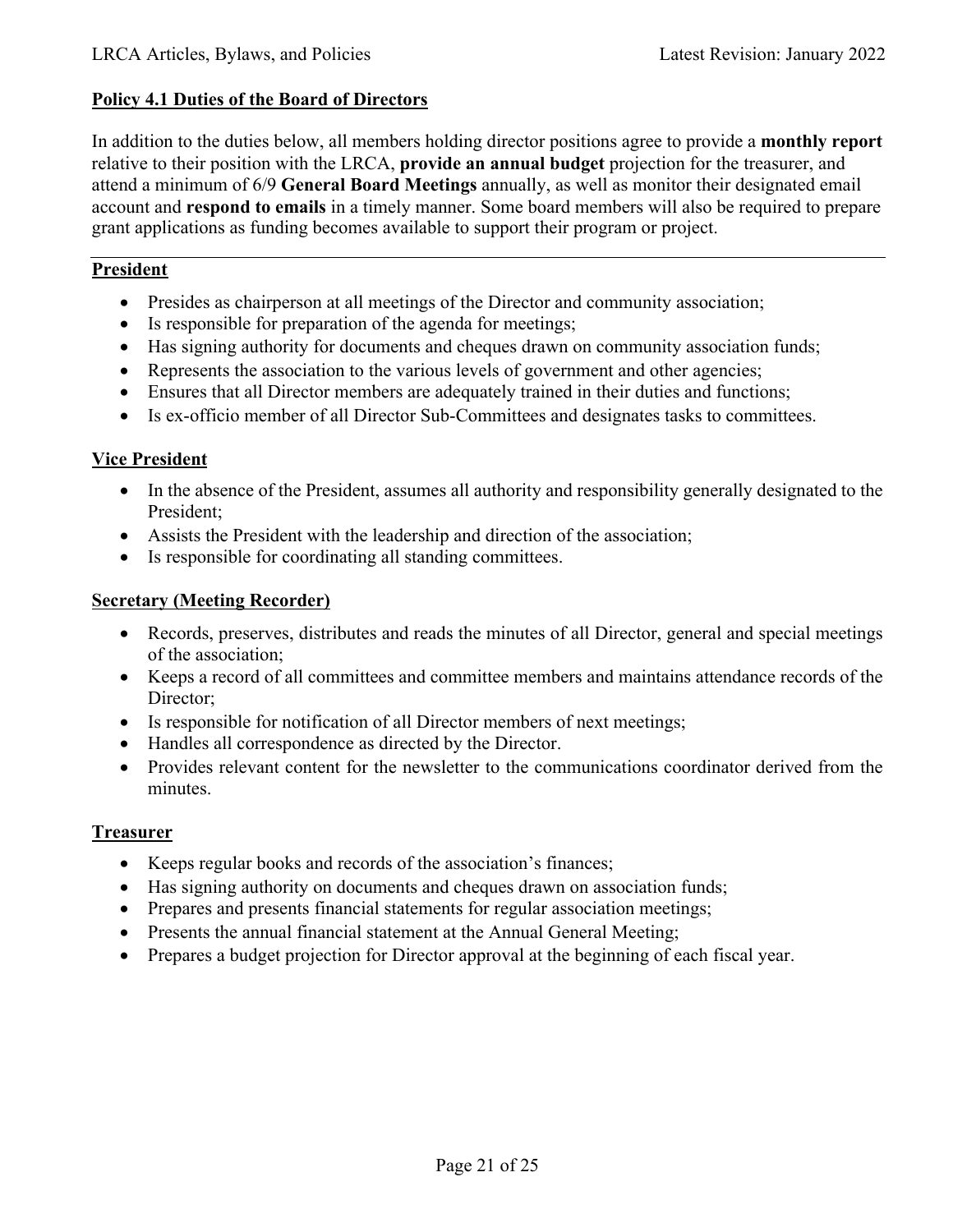#### **Program Coordinator(s)**

#### **Children's Programs:**

- Is responsible for the coordination and management of all indoor recreation activities in cooperation with the Community Services Department and the School Boards;
- Is responsible for appointing indoor coordinators (as required) and assigning their various duties.

### **Adult Programs:**

- Is responsible for the coordination and management of all indoor and outdoor recreation activities for adults and seniors;
- Is responsible for appointing additional volunteers (as required) and assigning their various duties.

#### **Facilities Coordinator(s)**

- Is responsible for booking and renting indoor spaces for Association programs and special events;
- Acts as liaison between the Association and the facility management on issues that arise during the booking and for the duration of the rental process.

#### **Communications Coordinator**

- Is responsible for the preparation of all association newsletters and other such communiqués;
- Is responsible for coordinating the distribution of association publications.
- Will provide assistance and content for the Social Media Coordinator.

# **Sport Coordinators – Basketball, Football, Soccer, Softball & Volleyball (as required)**

- Acts as liaison with the community association and respective sport organization;
- Is responsible for recruiting and appointing coaches;
- Represents his/her respective sport at all meetings of the association.

# **Website and Social Media Coordinator**

- Administers and maintains the Association website including ensuring stable and secure hosting;
- Manages the information and tools available on the website and oversees the regular postings of the board of Directors;
- Is responsible for appointing additional volunteers (as required) in order to publish and maintain website content.
- Administers and oversees social media accounts and services that the Association engages in;
- Monitors any generic communication channels (e.g. non-specific Association email addresses, social media contact inboxes, website contact form submissions) and redirects inquiries to other Directors and volunteers as needed;
- Provides for the moderation of comments and submissions to official online message boards, groups, or forums that the Association creates in a way that safeguards its good reputation;
- Works in collaboration with the Communications Coordinator to ensure an open channel of communication from the board with the community.

# **Rink Coordinator(s)**

- Is a member of the Board of Directors;
- Is responsible for coordinating the operation and maintenance of the community outdoor rink;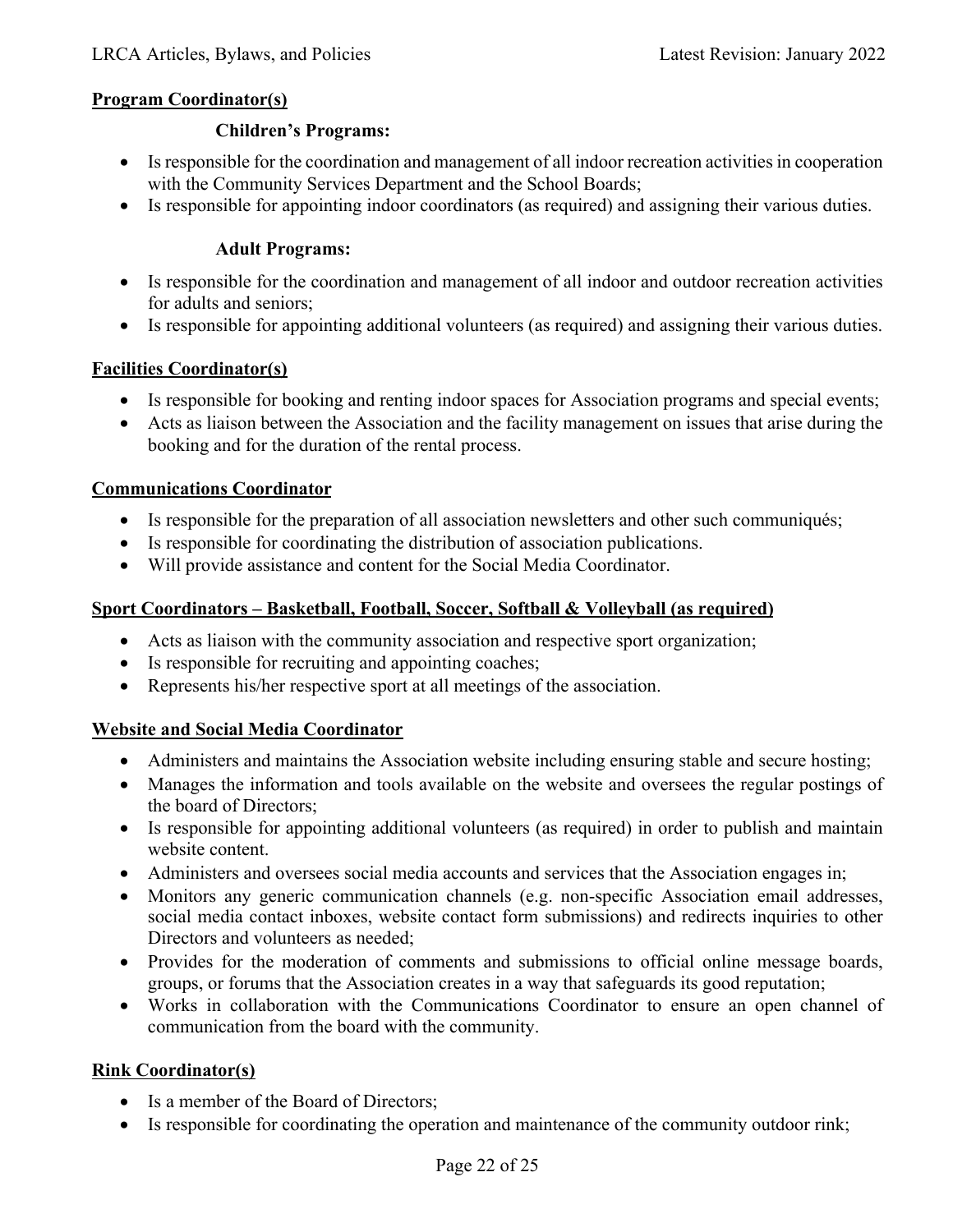- Responds to rink rental inquiries and administers the rental process;
- Supervises all staff that is either hired or volunteer to work at the rink.
- Maintains all records pertaining to the operation of the rink. Assists in applying for all grants pertaining to the rink with assistance from the Community Consultant.

#### **Events Coordinator (formerly Social Coordinator)**

- Is responsible for organizing and coordinating all social activities and functions for the neighbourhood served by the community association.
- Is an active contributor of ideas for fundraising and community engagement activities.

#### **Special Projects Coordinator**

- Is responsible for maintaining status of special projects of the LRCA. (ex. 2021 tennis court project)
- Collects quotations for work orders pertaining to each special project and presents them to the board.
- Is an active contributor of ideas for fundraising activities.

#### **Membership Coordinator**

- Coordinates selling of memberships and maintains an accurate membership list;
- Provides membership lists for program registrations;
- Coordinates, organizes and oversees any annual efforts to encourage more membership purchases.

#### **Members at Large**

• Are directors that are either available for appointment to duties, responsibilities and committees as deemed necessary by the Board of Directors.

# **School Community Council Liaisons (1 for Lakerdige School & 1 for St. Luke)**

- Responsible for representing the School Community Council (SCC) at all CA meetings.
- Responsible for reporting to and representing the CA at all SCC meetings.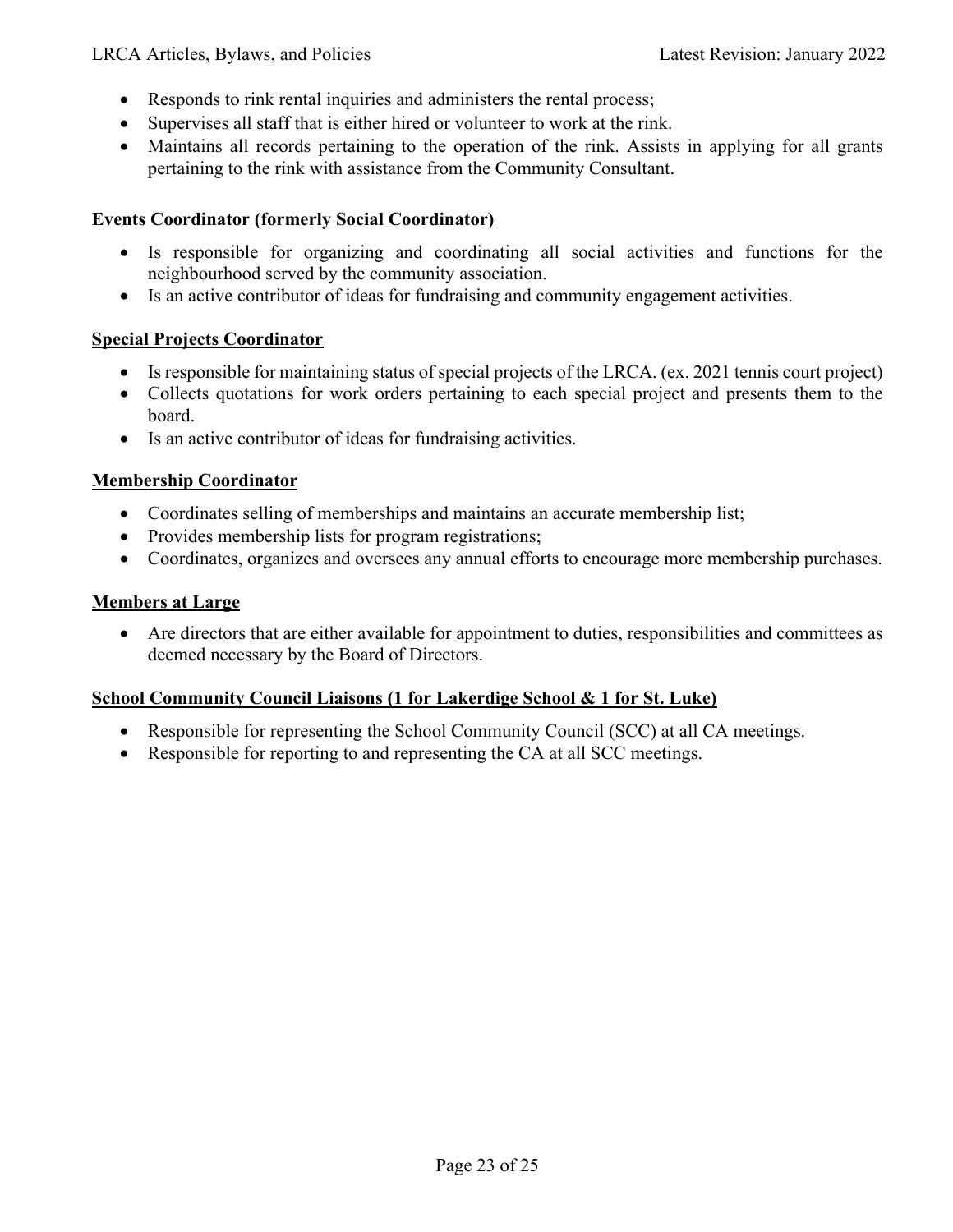# **Policy Five – Pledging of Credit** :

5.1 No Director Member of the Association shall have the power to pledge the credit of the Association; or to enter into a contract or an agreement on behalf of the Association wherein the Association is or will be obligated for a monetary sum that has not been previously approved by the membership.

# **Policy Six – Membership Agreements**:

- 6.1 Membership fees are applied annually, commencing August  $1<sup>st</sup>$  to July  $31<sup>st</sup>$ .
- 6.2 All new members will receive a registration confirmation and invitation to attend meetings. A record of membership shall be maintained by the Membership Coordinator.
- 6.3 Each individual Member in good standing, 18 years of age or over, who is actually present at the Annual General Meeting, shall be entitled to one vote. Where a Member is a family, each person in the immediate family, 18 years and over, shall be entitled to one vote. If any Member so requests, election for any office shall be by secret ballot.
- 6.4 Members in good standing shall be given priority to participate in association activities over residents of other communities. Non-residents must either have a valid membership from his or her community or purchase a membership from the Corporation.

6.5 A Member is not liable in his or her individual capacity of any debt or liability of the Corporation.

6.6 The objectives of the Corporation shall be carried out without pecuniary gain to its Members; and any profits or accretion of the Corporation shall be used in the promoting of its objectives.

#### **Procedure**

- 1. A record of membership will be maintained by the membership coordinator.
- 2. Memberships will be accepted via website.